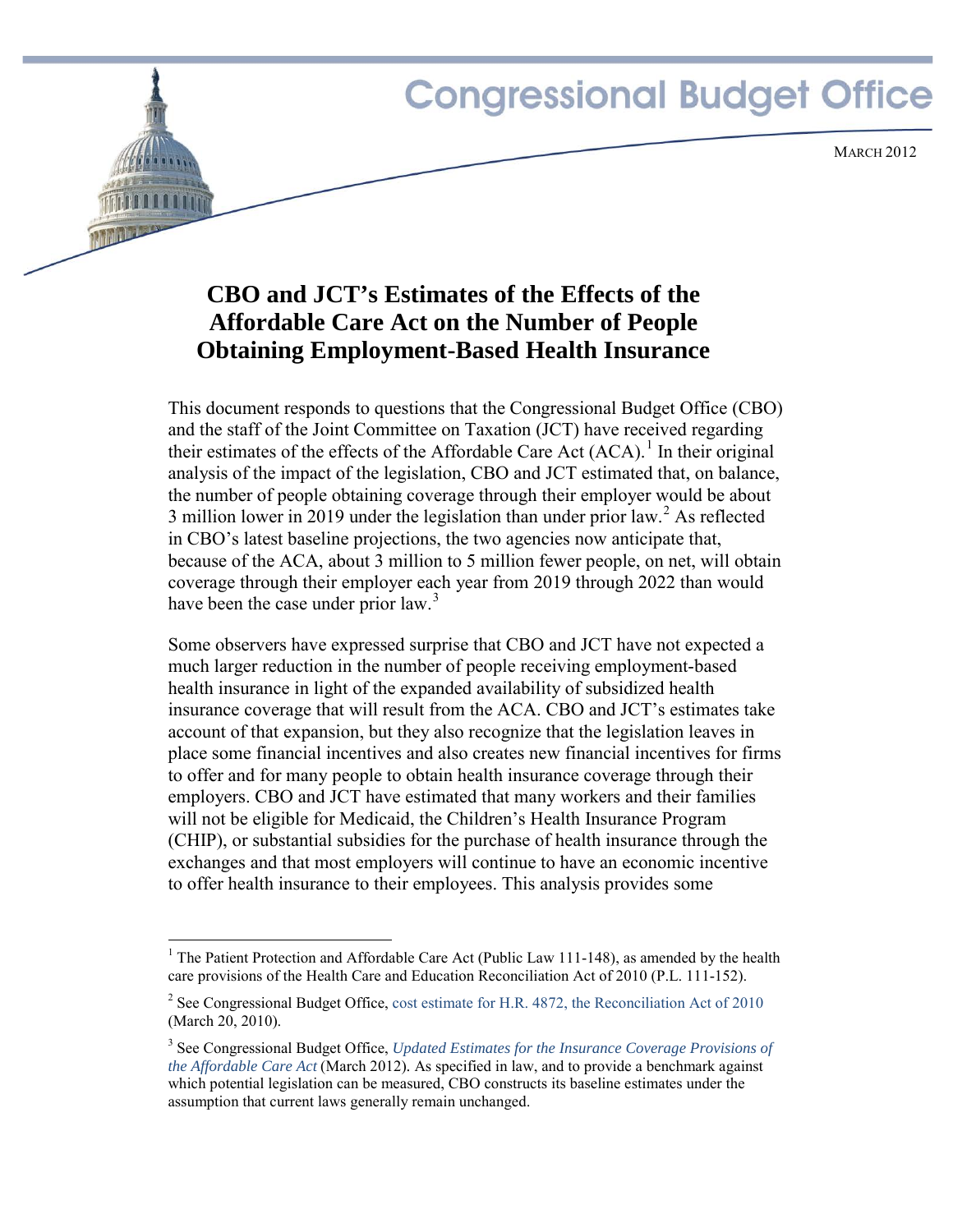illustrative examples of the incentives for firms to offer health insurance under the ACA.

Other analysts who have carefully modeled the nation's existing health insurance system and the changes in incentives for employers to offer insurance coverage created by the ACA have reached conclusions similar to those of CBO and JCT or have predicted smaller declines (or even gains) in employment-based coverage owing to the law. Surveys of employers regarding their plans for offering health insurance coverage in the future have uncertain value and offer conflicting findings. One piece of evidence that may be relevant is the experience in Massachusetts, where employment-based health insurance coverage appeared to increase after that state's reforms, which are similar but not identical to those in the ACA, were implemented.

Despite the care and effort that CBO and JCT have devoted to modeling the health insurance system and the provisions of the ACA, there is clearly a tremendous amount of uncertainty about how employers and employees will respond to the set of opportunities and incentives under that legislation. Assessing the effects of broad changes in the nation's health insurance system requires assumptions and projections about a wide array of technical, behavioral, and economic factors. In addition to the uncertainty surrounding employers' and employees' decisionmaking, there is uncertainty regarding many other factors, including the future growth rate of private insurance premiums and the number of individuals and families who will have income in the eligibility ranges for Medicaid, CHIP, and exchange subsidies. Moreover, models of the health insurance system, including those developed and used by CBO and JCT, are generally based on observed changes in behavior in response to modest changes in incentives, but the legislation enacted in 2010 is sweeping in its nature. Given the high degree of uncertainty, some Members of Congress have asked how CBO and JCT's estimates of the effects of the ACA on health insurance coverage would differ under alternative assumptions about the behavior of employers. The analysis presented in this report is illustrative of a wide range of possible outcomes regarding employers' behavior but does not reflect all of the dimensions of uncertainty inherent in CBO and JCT's projections of insurance coverage.

The analysis presented here explains two of the key assumptions about employers' behavior that affect CBO and JCT's estimates of the effects of the ACA and presents a range of estimates of sources of insurance coverage and federal budgetary outcomes that would result from the ACA under certain alternative assumptions. The analysis also shows how CBO and JCT's estimates might differ if firms were able to, and ultimately decided to, undertake more widespread restructuring of their workforces than is reflected in the baseline projections—through strategies such as shifting more of their lower-wage workers into separate firms, contracting for the services of more such workers from other companies, or shifting their workforces toward part-time workers instead of fulltime workers.

In the four alternative scenarios discussed below, the ACA changes the number of people who will obtain health insurance coverage through their employer in 2019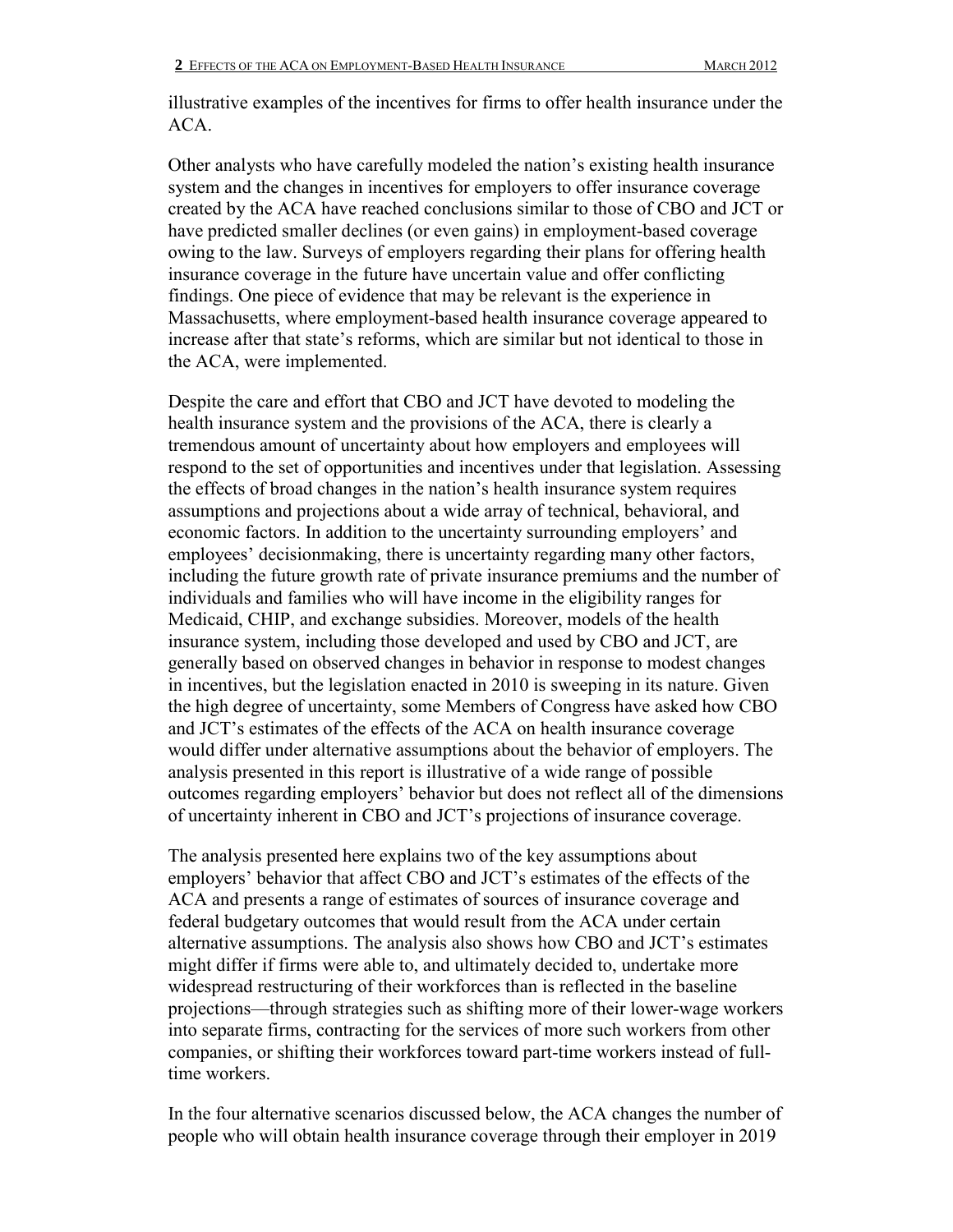by an amount that ranges from a reduction of 20 million to a gain of 3 million relative to what would have occurred otherwise. Compared with the March 2012 baseline projections for that year, the estimates under those alternative scenarios range from an additional decline of 14 million to a gain of 8 million people with employment-based coverage. In the scenario with the greatest additional reduction in employment-based coverage owing to the ACA (14 million), the number of enrollees who purchase health insurance through insurance exchanges is 9 million higher, the number of enrollees in Medicaid and CHIP is 2 million higher, and the number of uninsured is 2 million higher, than in the baseline projections.

The differences in the estimated number of people receiving health insurance coverage through various sources lead to differences in the estimated budgetary impact of the insurance coverage provisions of the ACA. If a firm chose not to offer insurance coverage under the ACA, some of its workers and their families might enroll in Medicaid or CHIP or be eligible to receive subsidies through the insurance exchanges; as a result, the cost of those programs would increase. At the same time, the reduction in that firm's compensation to workers that was provided in the form of health benefits would generally be offset by an increase in the compensation it provided in the form of wages and salaries. Because health benefits are generally not taxed but wages and salaries are, that shift in the composition of compensation would raise federal revenues. In addition, the federal government would generally receive penalty payments from the employer and from any employees who ended up without health insurance.

With those cross currents, the net effect of a larger reduction in employmentbased insurance coverage on the budgetary impact of the ACA depends crucially on the share of the workers and their families losing such coverage who are eligible for Medicaid, CHIP, or exchange subsidies and on the tax rates those workers pay. If an additional firm with a large share of low-income workers chose not to offer insurance coverage, the net effect would tend to be an increase in the federal budgetary cost of the ACA's coverage provisions; if an additional firm with a small share of low-income workers chose not to offer insurance coverage, the net effect would tend to be a decrease in the federal budgetary cost of the ACA's coverage provisions.

In the March 2012 baseline projections, the insurance coverage provisions of the ACA have an estimated net cost to the federal government of \$1,252 billion over the eleven-year period from 2012 through 2022. Under the four alternative scenarios examined here, that projected net cost ranges from \$1,170 billion to \$1,297 billion, representing differences relative to the baseline projections that range from a decrease of \$82 billion (or 7 percent) to an increase of \$45 billion (or 4 percent). The scenarios with the larger estimated costs are the ones in which additional reductions in employment-based coverage relative to the baseline projections are concentrated among low-income workers. In contrast, the scenario with the largest reduction in employment-based coverage actually *lowers* the cost of the ACA to the federal government relative to the baseline projections because the extra costs for Medicaid and exchange subsidies are more than offset by the increased revenues resulting from higher taxable compensation among workers who receive higher wages in lieu of health benefits.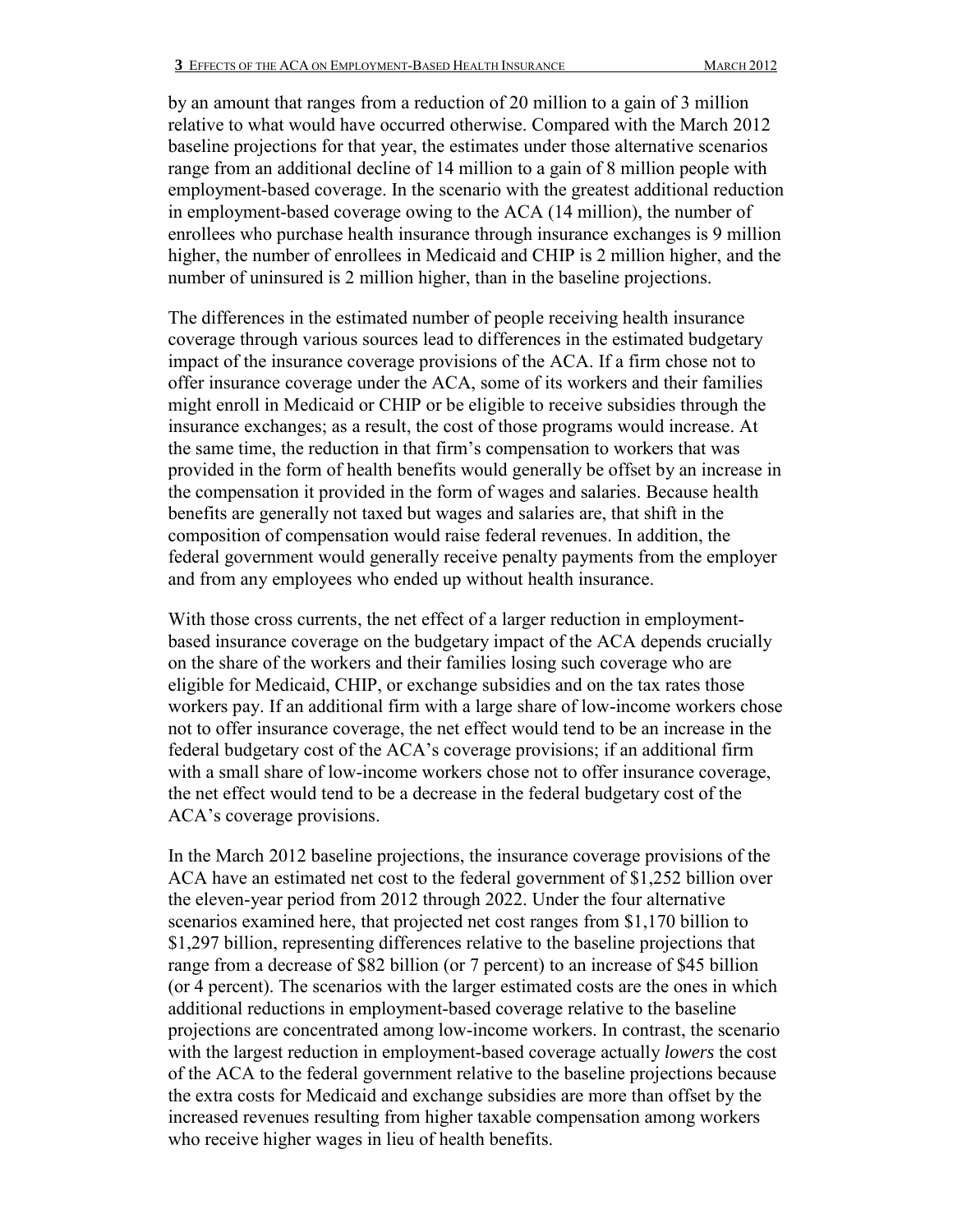In sum, CBO and JCT continue to expect that the Affordable Care Act will lead to a small reduction in employment-based health insurance. That projection arises from the agencies' modeling of the many changes in opportunities and incentives facing employers and employees under the ACA, and it is consistent with the findings of other analysts who have carefully modeled the nation's health insurance system. Significant changes in some of the key assumptions underlying the estimates lead to somewhat higher or lower projections of the change in employment-based health insurance and the budgetary impact of the ACA. However, differences in the projected change in employment-based health insurance tend to have limited effects on the projected budgetary impact of the law because changes in the availability and take-up of such insurance affect the federal budget through several channels that are partly offsetting. Indeed, one scenario examined here shows that larger reductions in employment-based health insurance than expected by CBO and JCT might lower rather than raise the cost of the insurance coverage provisions of the ACA. Accordingly, in CBO and JCT's judgment, a sharp decline in employment-based health insurance as a result of the ACA is unlikely and, if it occurred, would not dramatically increase the cost of the ACA.

### **CBO and JCT's Current Estimates of the Effects of the ACA on Employment-Based Health Insurance Coverage**

CBO and JCT now estimate that, because of the ACA, about 3 million to 5 million fewer people, on net, will obtain coverage through their employer each year from 2019 through 2022 than would have been the case under prior law.<sup>[4](#page-3-0)</sup> (That estimate is reflected in CBO's latest baseline projections.) That projected change in the number of people with employment-based insurance is the net result of several shifts in coverage, which can be illustrated using the estimates for 2019. For that year, CBO and JCT estimate a net decline of 5 million in the number of people obtaining coverage through their employer, as a result of the following changes:

■ About 11 million people who would have had an offer of employment-based coverage under prior law will not have an offer under the ACA. That estimate represents about 7 percent of the roughly 161 million people projected to have employment-based coverage under prior law.<sup>[5](#page-3-1)</sup> The businesses that choose not to offer coverage as a result of the ACA will tend to be smaller employers and employers with predominantly lower-wage workers; those workers and their families are more likely to be eligible for Medicaid, CHIP, or subsidies through the health insurance exchanges.

<span id="page-3-0"></span> $\overline{a}$ <sup>4</sup> Throughout this report, estimates of the number of people who will be covered by employmentbased insurance in 2014 and later years reflect both enrollees in traditional employment-based insurance arrangements and enrollees covered in the Small Business Health Options Programs to be established under the ACA.

<span id="page-3-1"></span> $<sup>5</sup>$  That estimate of 161 million people with employment-based coverage under prior law excludes</sup> some people who would have such coverage but would also be enrolled in Medicare.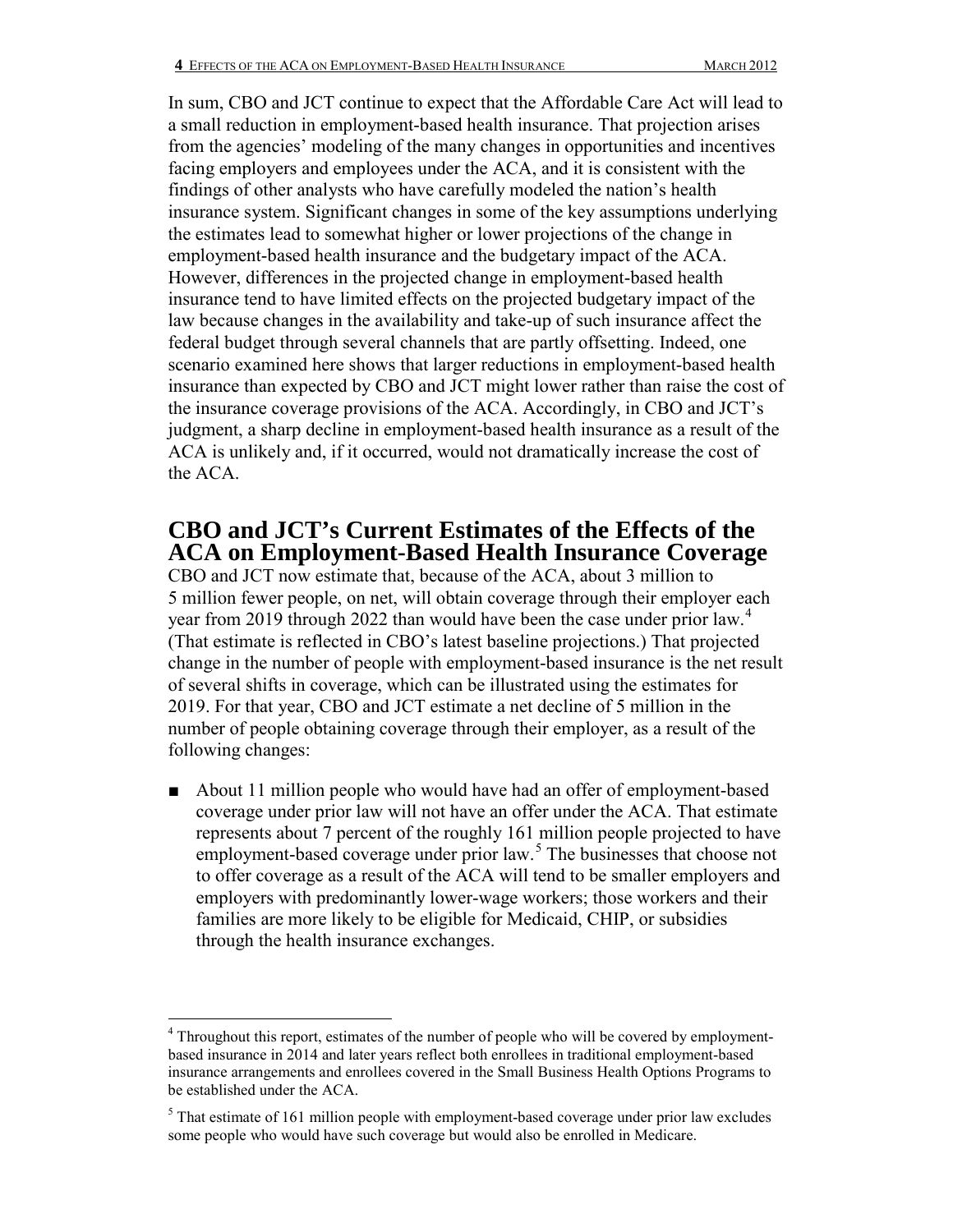- Another 3 million people who would have had employment-based insurance under prior law and will still have an offer of such coverage under the ACA will instead choose to obtain coverage from another source. Under the legislation, workers with an offer of employment-based coverage will generally be ineligible for exchange subsidies, but that "firewall" will presumably be enforced imperfectly, and an explicit exception to it will be made for workers whose offer of employment-based coverage is deemed unaffordable.
- About 9 million people who would not have been covered by an employmentbased plan under prior law will have that coverage under the ACA. That change reflects the combined impact of the insurance mandate, the penalties that will be imposed on employers who do not offer insurance, and the tax credits for certain small employers who provide insurance for their workers which will lead some employers who would not have offered coverage in the absence of the ACA to offer it and will lead some people who would not have taken up their employer's offer of insurance to do so.

Those estimates reflect CBO and JCT's assessment of employers' and employees' responses to the set of opportunities and incentives under the ACA. In particular, they reflect the view that workers generally want to obtain health insurance coverage at the lowest possible cost—taking into account both the price charged and any tax effects or government subsidies that apply—adjusted for differences in the scope of coverage, out-of-pocket payments, access to health care providers, and other features of insurance coverage.

On the basis of both economic theory and empirical evidence, CBO and JCT also think that employers generally construct compensation packages to attract the best available workers at the lowest possible cost.[6](#page-4-0) That is, firms attempt to offer the mix of wages and nonwage benefits—such as vacation time, retirement benefits, and health insurance—that will be most attractive to their current and potential employees while having the lowest cost. The attractiveness and cost of different mixes of compensation depend on the relative price and availability of services (such as health insurance) when provided by firms or purchased separately by workers. That relative price and availability depend partly on features of private markets and partly on the structure of government programs and the tax rules applying to firms and workers.

The fact that many firms currently offer health insurance coverage to their workers despite the high cost of premiums and rapid growth in those premiums for many years shows that many firms continue to find health insurance coverage to be a worthwhile element of their compensation packages.<sup>[7](#page-4-1)</sup> If firms could have

<span id="page-4-0"></span><sup>6</sup> See Janet Currie and Brigitte C. Madrian,"Health, Health Insurance, and the Labor Market," in Orley C. Ashenfelter and David Card, eds., *Handbook of Labor Economics*, vol. 3 (Elsevier, 1999), pp. 3309–3416. See also Sherwin Rosen, "The Theory of Equalizing Differences," in Orley C. Ashenfelter and Richard Layard, eds., *Handbook of Labor Economics*, vol. 1 (Elsevier, 1999). pp. 641–692.

<span id="page-4-1"></span><sup>7</sup> See Marc Roemer, *The Number of Health Insurance Plans Sponsored by Private Sector Employers in 2000 and 2010*. Statistical Brief No. 344 (Rockville, Md.: Agency for Healthcare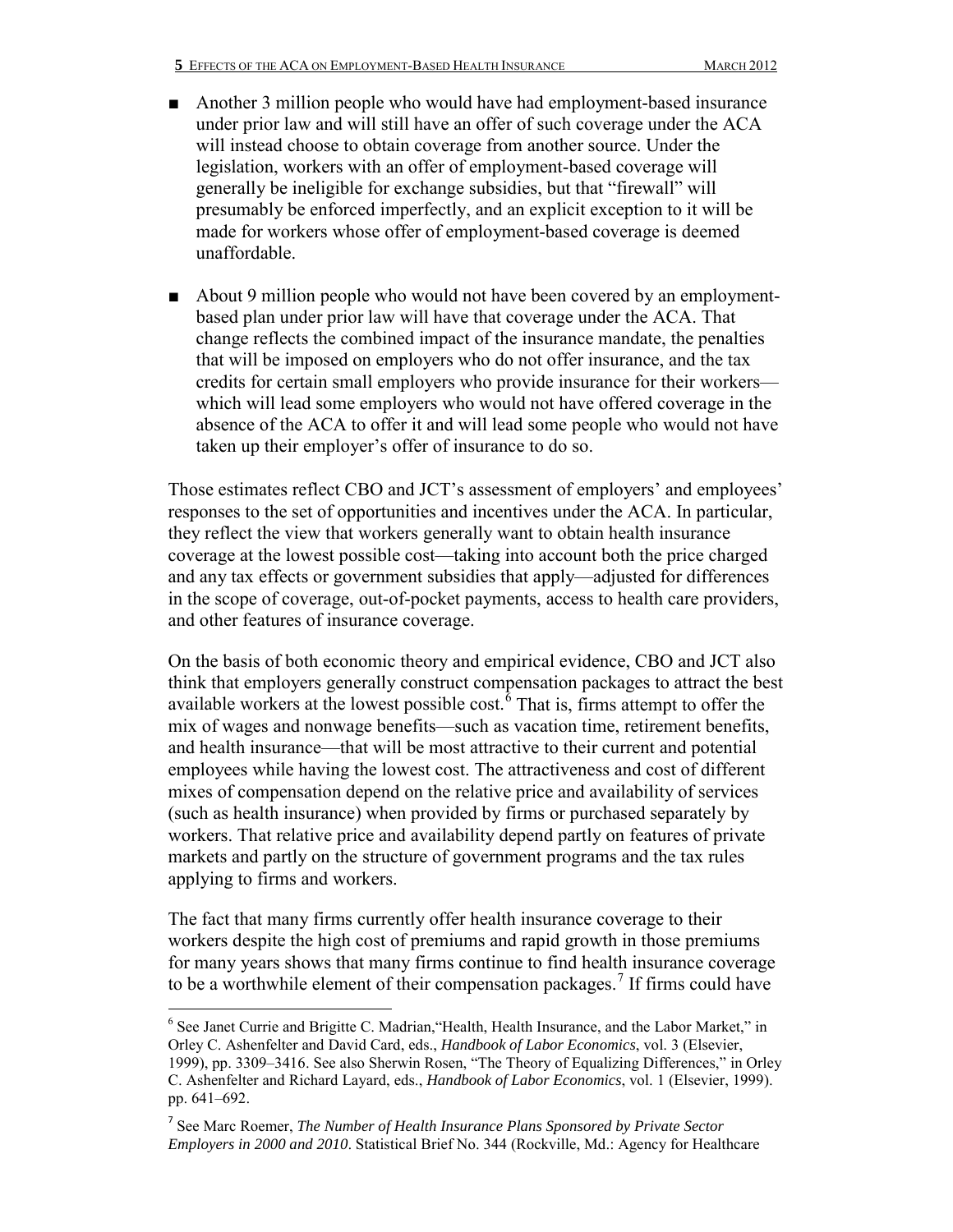attracted employees more cheaply by dropping health benefits and adding wages or other benefits that cost less, then they would have done so. One reason that the provision of health insurance by firms remains cost-effective is that the price of health insurance with a given scope and comprehensiveness of benefits is often higher in the individual (nongroup) market than in the employer (group) market, owing to higher administrative costs for individual policies. A second reason that firms continue to provide health insurance is that wages received by workers are subject to both individual income taxes and payroll taxes, whereas health insurance benefits received by workers are generally not taxed. Finally, individual market coverage may not be viewed by employees as a good substitute for employment-based coverage because of the possibility of coverage exclusions or premium surcharges due to specific health conditions of a family member.

The ACA will change the opportunities and incentives for employers and employees in fundamental ways. The key considerations include these:

- Beginning in 2014, individuals and families will be able to purchase health insurance through new exchanges at prices that will not depend on their health status. Currently, the nongroup health insurance market in most states does not offer such "community-rated, guaranteed-issue" insurance coverage.<sup>[8](#page-5-0)</sup>
- Beginning in 2014, workers and their families who have family income below 138 percent of the federal poverty level (projected to be about \$33,000 for a family of four in 2014) will be eligible for coverage through Medicaid. In addition, workers who have family income above that level but below roughly 200 percent of the federal poverty level will be eligible for significant subsidies through the insurance exchanges if their employer does not offer health insurance. In contrast, workers with family income between roughly 200 percent and 400 percent of the federal poverty level will be eligible for smaller subsidies through the exchanges if their employer does not offer coverage, and workers with higher family income will not be eligible for any subsidies for insurance purchased through exchanges.<sup>[9](#page-5-1)</sup>
- Most large firms—which are the predominant source of employment-based health insurance now—have a mix of higher-income and lower-income workers, so not all of their employees and their dependents would be eligible for Medicaid, CHIP, or exchange subsidies if those employers decided not to offer coverage. And nondiscrimination provisions in the Internal Revenue Code and the Public Health Service Act discourage firms from offering health

Research and Quality, October 2011), [www.meps.ahrq.gov/mepsweb/data\\_files/publications/](http://www.meps.ahrq.gov/mepsweb/data_files/publications/st344/stat344.shtml) [st344/stat344.shtml.](http://www.meps.ahrq.gov/mepsweb/data_files/publications/st344/stat344.shtml)

<span id="page-5-0"></span><sup>&</sup>lt;sup>8</sup> Community-rated premiums do not vary by individuals' health characteristics; guaranteed-issue policies are available regardless of an individual's health characteristics.

<span id="page-5-1"></span> $9$  Although workers with family income between 200 percent and 250 percent of the federal poverty level will be eligible for cost-sharing subsidies if they are enrolled in an exchange plan, those subsidies in particular are quite small compared with the cost-sharing subsidies for families with income below 200 percent of the federal poverty level.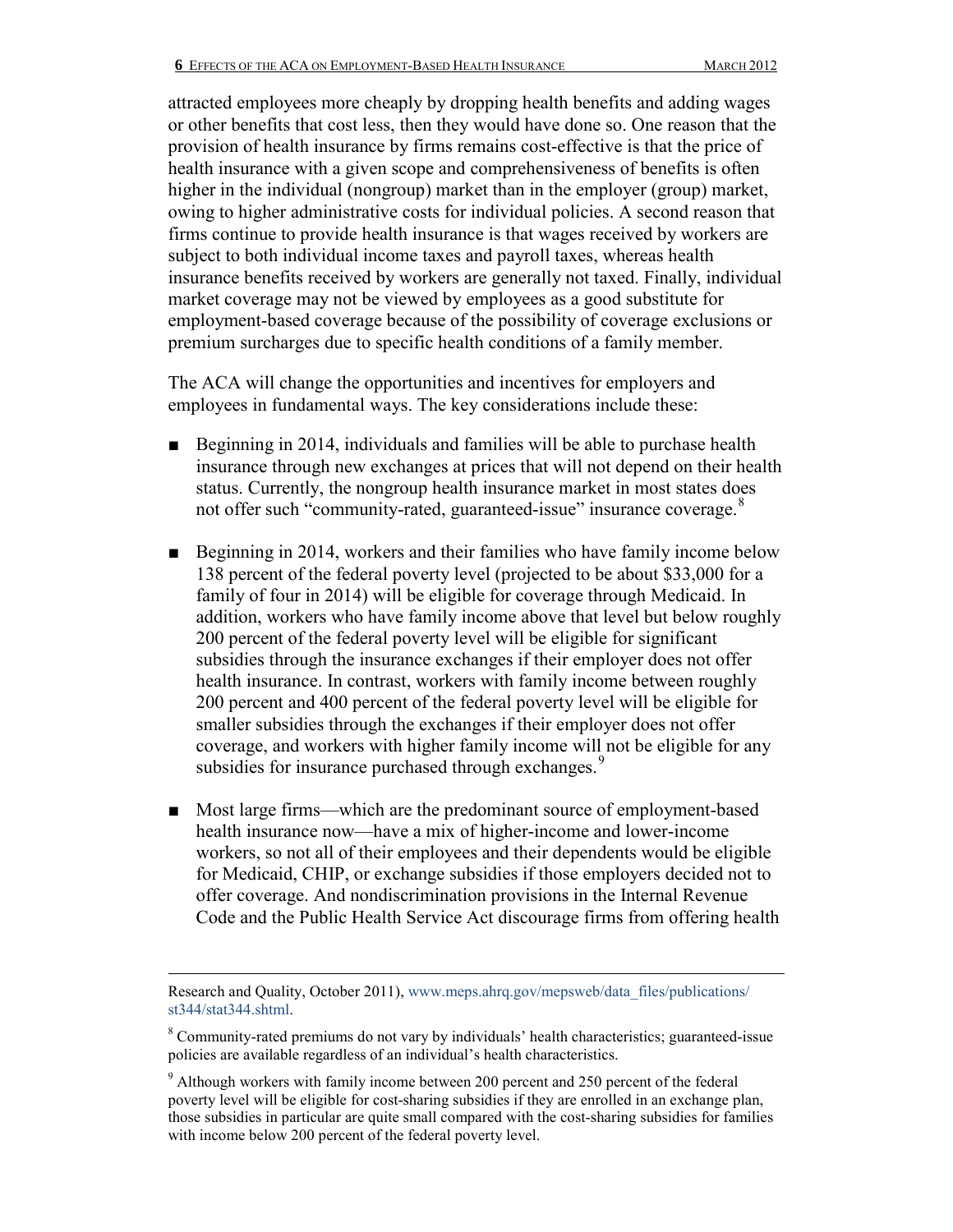insurance benefits to more highly paid employees while not offering them to lower-paid employees.<sup>[10](#page-6-0)</sup>

- Employment-based health insurance will continue to receive a significant subsidy through the tax exclusion for employer-paid premiums and tax provisions that allow a large portion of employees' shares of premiums to be paid out of pretax income. Those tax preferences will provide an ongoing incentive for employers to offer coverage, even after certain high-premium plans face an excise tax beginning in 2018. The value of the tax exclusion for workers who obtain health insurance through their employer is usually proportional to their combined marginal tax rates for payroll taxes and for federal and state income taxes. For higher-income workers, that tax subsidy typically amounts to more than 25 percent of the cost of premiums. The tax subsidy will not be available to workers whose employers drop coverage and who end up purchasing insurance through exchanges.
- The administrative costs involved in operating and managing health insurance plans will be higher in the exchanges than they will be for large employers, principally because administering plans (including handling enrollment and collecting premiums) for many individual policyholders is more expensive than administering them for a single employer. (However, the administrative costs for health insurance plans offered in the exchanges under the ACA will be lower than the administrative costs in the nongroup market without the ACA.)
- The requirement that individuals obtain health insurance coverage and the penalties that will apply to many individuals if they do not obtain it will lead more workers to seek health insurance coverage. Because employers design benefit packages to appeal to their current and potential workers, greater demand for health insurance will increase the incentive for employers to offer insurance as well as for employees to take up insurance offered by employers.
- The ACA applies both "sticks" and "carrots" to employers to encourage them to offer health insurance to their employees. Starting in 2014, firms with more than 50 employees that do not offer insurance and have at least one employee who receives an exchange subsidy will be subject to a penalty; that penalty will initially be as much as \$2,000 per full-time worker (beyond the first 30 such workers) and in subsequent years is set to increase at the rate of growth in per capita health insurance premiums. Firms with up to 25 fulltime-equivalent employees and with average annual wages of less than \$50,000 may be eligible for a tax subsidy that covers a percentage of their contributions to health insurance premiums. To be eligible, employers must contribute at least 50 percent of the cost of premiums for single coverage for their employees. The maximum credit is available to employers with 10 or fewer full-time-equivalent employees and average annual wages of up to \$25,000, and it phases out as average wages and the number of employees rise. Before 2014, the maximum credit covers up to 35 percent of an

<span id="page-6-0"></span> $\overline{a}$ <sup>10</sup> Section 105(h) of the Internal Revenue Code and section 2716 of the Public Health Service Act.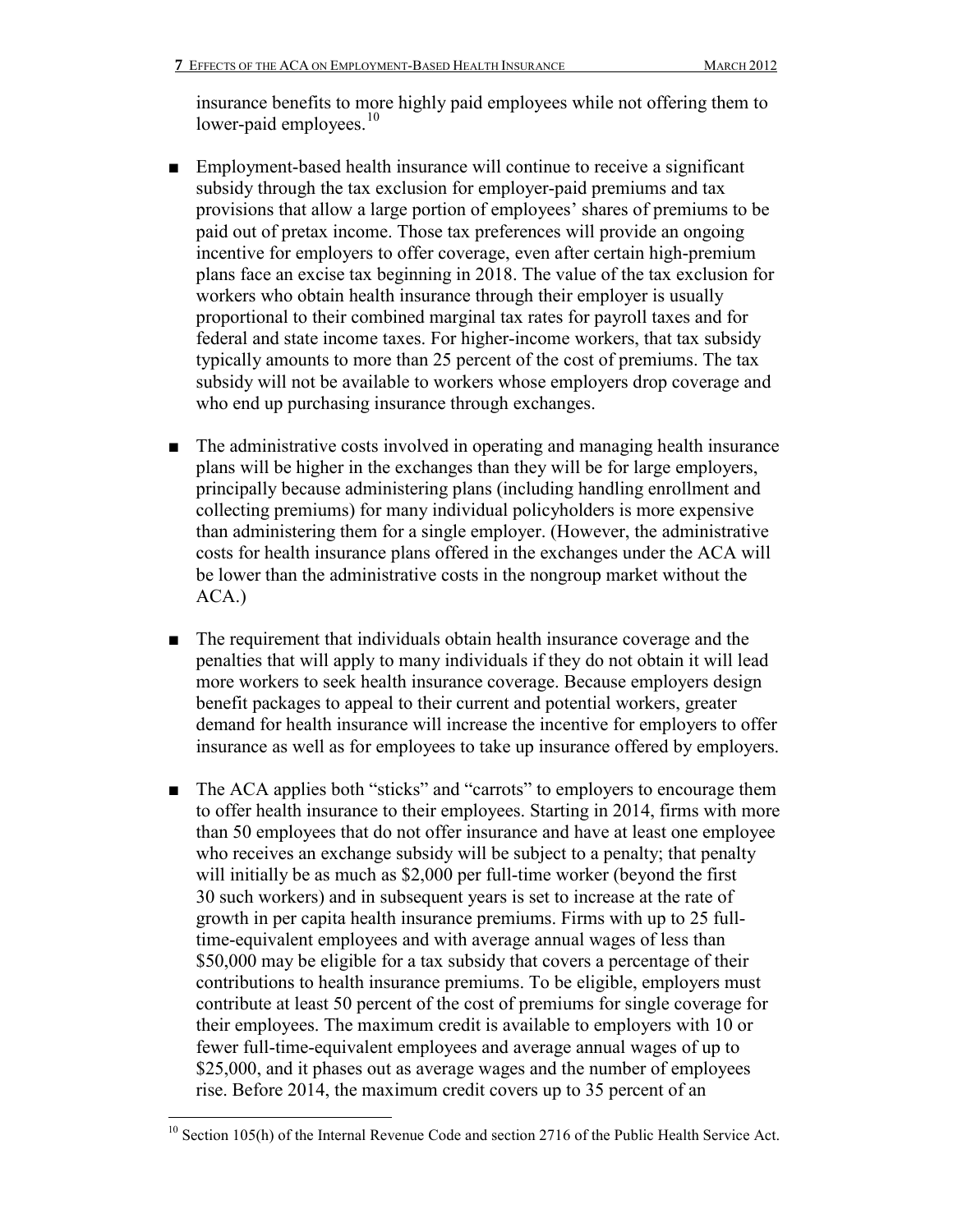employer's payments for premiums; for 2014 and later, the credit will cover up to 50 percent of an employer's payments but only for two years. (The average wage limits will be adjusted for inflation starting in 2014, and the rules for the tax credit include some additional details as well.)

■ Employers who drop coverage, leaving their employees to purchase insurance on their own, will generally have to raise the cash compensation of their employees to compete with employers who continue to offer health insurance. Evidence of such substitution has been found in studies that examine the wages of workers with differing job-related insurance benefits.<sup>[11](#page-7-0)</sup> Further evidence of such substitution can be seen at the aggregate level: Despite rapidly rising costs of health benefits during the past few decades, slow growth of wages and salaries has caused the share of national income devoted to total compensation to decline slightly.

## **Other Evidence About the Effects of the ACA on Employment-Based Health Insurance Coverage**

Other analysts who have carefully modeled the nation's existing health insurance system and the changes in incentives for employers to offer insurance coverage created by the ACA have reached conclusions similar to those of CBO and JCT or have predicted smaller declines (or even gains) in employment-based coverage owing to the law. For example, the Office of the Actuary at the Centers for Medicare and Medicaid Services concluded that, on net, about 1 million fewer people would have employment-based coverage under the ACA in 2019 than under prior law.<sup>12</sup> Analysts at the Urban Institute estimated that such coverage would have diminished by about half a million people, on net, if the legislation had been fully implemented in 2010.<sup>[13](#page-7-2)</sup> Analysts at The Lewin Group predicted a net reduction in employment-based coverage of about 3 million people, assuming full implementation in 2011.<sup>[14](#page-7-3)</sup> And analysts at RAND estimated that about 4 million *more* individuals would be covered by employment-based coverage (as

<span id="page-7-0"></span> $\overline{a}$ <sup>11</sup> See Jonathan Gruber, "The Incidence of Mandated Maternity Benefits," American Economic *Review*, vol. 4, no. 3 (1994), pp. 622–641; Jonathan Gruber and Alan B. Krueger, "The Incidence of Mandated Employer-Provided Insurance: Lessons from Workers' Compensation Insurance," in David Bradford, ed., *Tax Policy and the Economy*, vol. 5 (Cambridge, Mass.: National Bureau of Economic Research, 1991), pp. 111–144; and Craig Olson, "Do Workers Accept Lower Wages in Exchange for Health Benefits?" *Journal of Labor Economics*, vol. 20, no. S2 (2002), pp. S91– S114.

<span id="page-7-1"></span><sup>&</sup>lt;sup>12</sup> See Richard S. Foster, "Estimated Financial Effects of the Patient Protection and Affordable Care Act, as Amended" (Department of Health and Human Services, Centers for Medicare and Medicaid Services, Office of the Actuary, April 22, 2010), [www.cms.gov/ActuarialStudies/](http://www.cms.gov/ActuarialStudies/Downloads/PPACA_2010-04-22.pdf) [Downloads/PPACA\\_2010-04-22.pdf.](http://www.cms.gov/ActuarialStudies/Downloads/PPACA_2010-04-22.pdf)

<span id="page-7-2"></span><sup>13</sup> See Matthew Buettgens, Bowen Garrett, and John Holahan, *America Under the Affordable Care Act* (Washington, D.C.: Urban Institute, December 2010), [www.urban.org/uploadedpdf/412267](http://www.urban.org/uploadedpdf/412267-america-under-aca.pdf) [america-under-aca.pdf.](http://www.urban.org/uploadedpdf/412267-america-under-aca.pdf)

<span id="page-7-3"></span><sup>&</sup>lt;sup>14</sup> See The Lewin Group, *Patient Protection and Affordable Care Act (PPACA): Long Term Costs for Governments, Employers, Families and Providers*, Staff Working Paper No. 11 (Falls Church, Va: The Lewin Group, June 2010), http://www.lewin.com/publications/publication/409.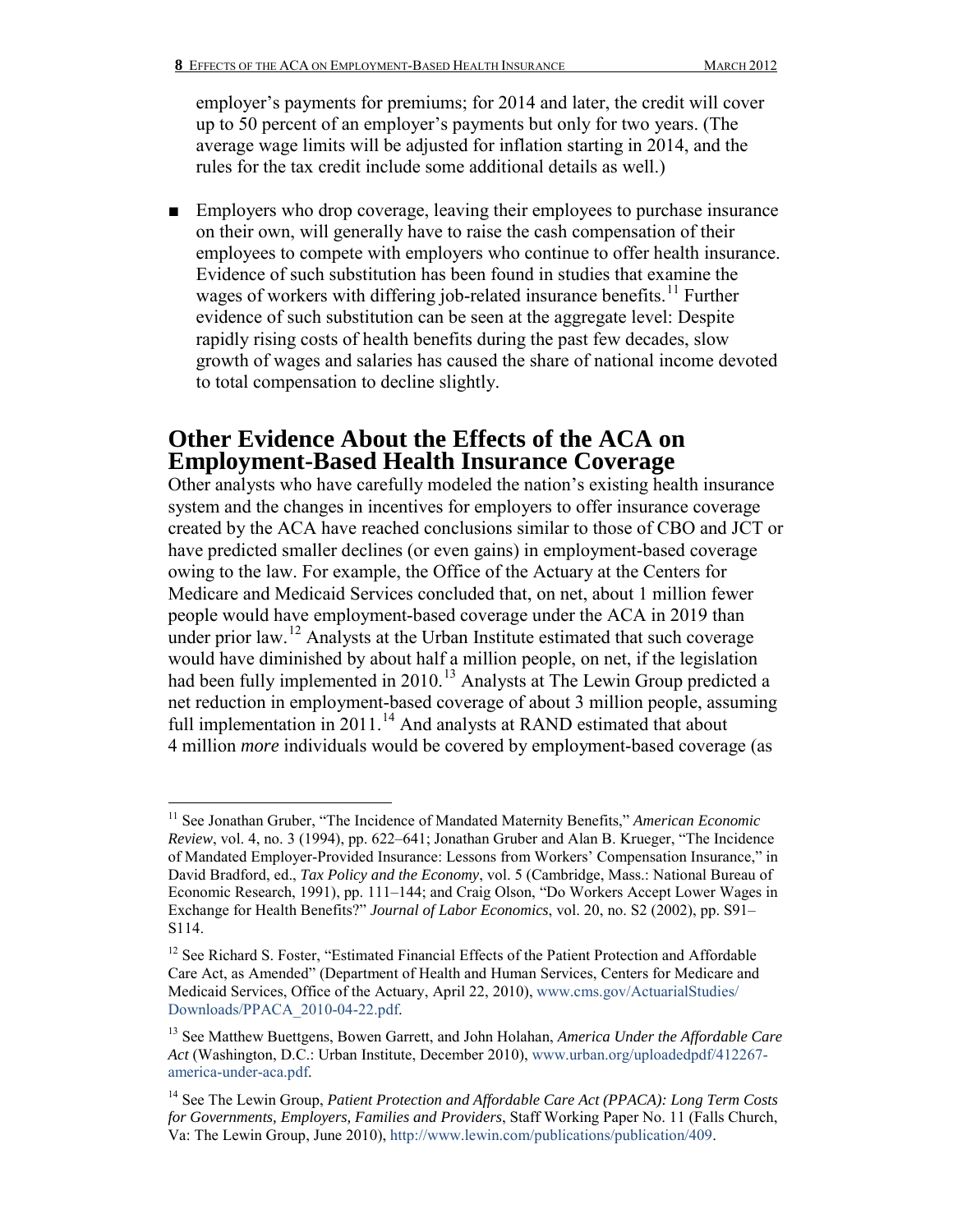CBO and JCT classify such coverage) in 2016 under the ACA than under prior  $law$ <sup>[15](#page-8-0),[16](#page-8-1)</sup>

Some observers have argued that employers' decisions about whether to offer health insurance coverage under the ACA will not be based on the kind of rigorous assessment of costs and benefits—to themselves and their employees that are captured by the models used by CBO and JCT and by the other analysts just mentioned. Instead, some have argued, firms will choose not to offer coverage based simply on the following observations: All of their workers can purchase coverage through the new exchanges, which will be better in important respects than the current individual insurance market; some of those workers will receive subsidies if they buy insurance through the exchanges; the penalties facing firms that do not offer coverage are much smaller than the costs of insurance; and not offering insurance allows firms to avoid some complexity and uncertainty.

As discussed above, those observations form a very incomplete picture of the consequences of an employer's decision not to offer health insurance. In particular, many employees will not be eligible for significant exchange subsidies under the ACA (a point that is quantified later in this report), and the employers who do not offer insurance will ultimately not realize significant savings because they will generally need to pay higher cash compensation to attract the same workforce. Still, is it possible that some firms will choose not to offer health insurance, regardless of the full consequences for themselves or their workers? Certainly, not all firms will behave as the calculations underlying CBO and JCT's models would predict. However, just as some employers may base a decision not to offer coverage on nonfinancial reasons or may not take into account all of the factors that CBO and JCT think are relevant, other employers may decide to keep offering coverage because they and their employees are accustomed to their doing so. And given the importance of health insurance to people and the cost of obtaining that insurance, it seems likely that most firms will ultimately make considered and informed decisions. Therefore, CBO and JCT expect that, once all of the key provisions in the ACA have taken effect, most firms will analyze carefully the opportunities and incentives that they and their workers will have.

Surveys of employers regarding their plans for offering health insurance coverage in the future offer conflicting findings. For example, Mercer (a leading human resources consulting firm) conducted a survey in the late summer of 2011 and

<span id="page-8-0"></span><sup>&</sup>lt;sup>15</sup> See Christine Eibner and Carter C. Price, *The Effect of the Affordable Care Act on Enrollment and Premiums, With and Without the Individual Mandate* (Santa Monica, Calif: RAND Corporation, 2012)[, http://www.rand.org/pubs/technical\\_reports/TR1221.](http://www.rand.org/pubs/technical_reports/TR1221)

<span id="page-8-1"></span><sup>&</sup>lt;sup>16</sup> Other analysts have looked at the incentives for employers not to offer insurance coverage to individual employees on a case-by-case basis, rather than estimating how employers will respond to the incentives that will apply to their workforces as a whole. See Douglas Holtz-Eakin and Cameron Smith, *Labor Markets and Health Care Reform: New Results* (Washington, D.C.: American Action Forum, May 2010)[, http://americanactionforum.org/sites/default/files/OHC\\_](http://americanactionforum.org/sites/default/files/OHC_LabMktsHCR.pdf) [LabMktsHCR.pdf.](http://americanactionforum.org/sites/default/files/OHC_LabMktsHCR.pdf) Holtz-Eakin and Smith conclude that the ACA provides incentives for employers to drop employment-based insurance for as many as 35 million Americans. A later section of this report presents illustrative examples of the sort reported by Holtz-Eakin and Smith.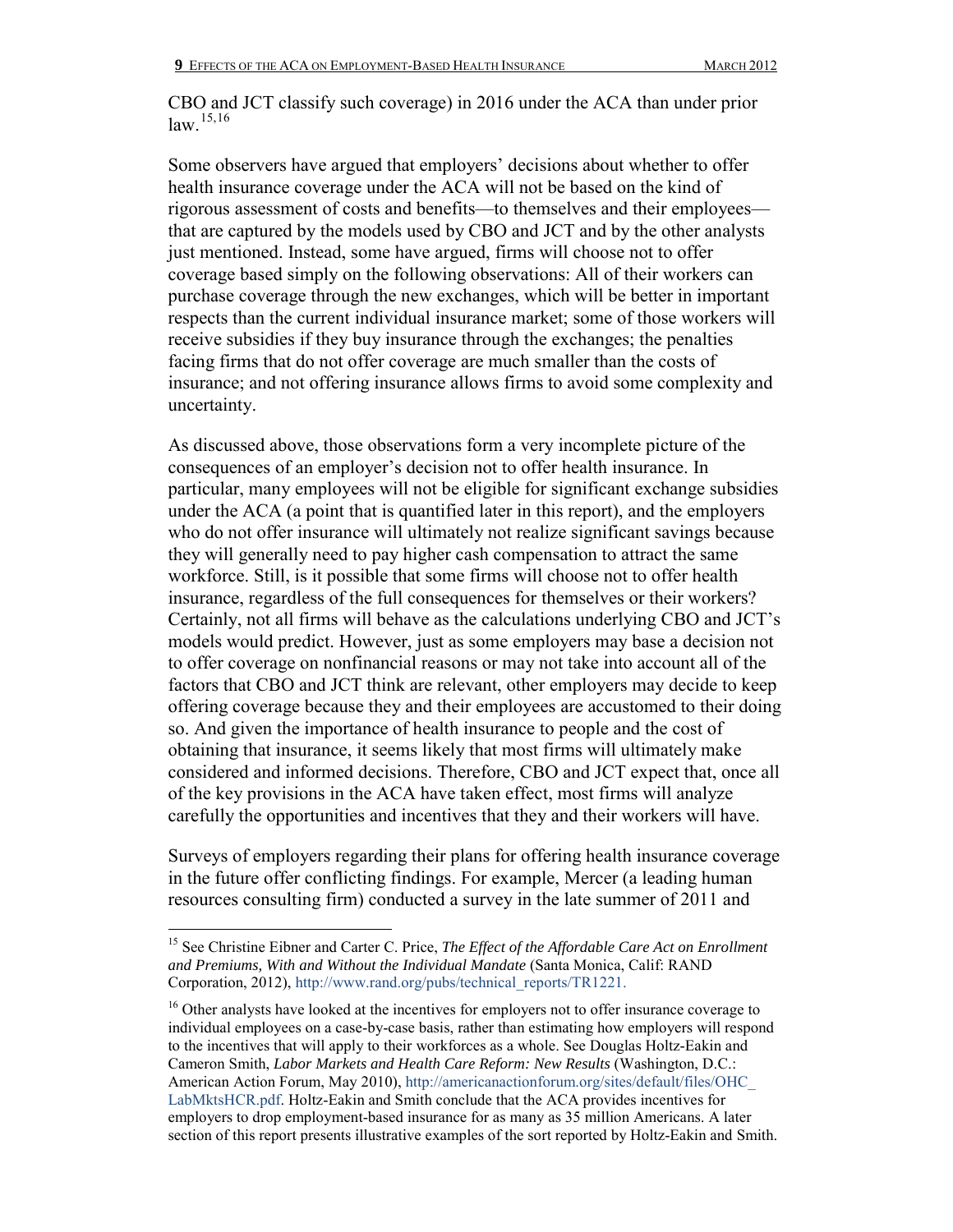found that about 9 percent of all surveyed employers with 500 or more employees said they were likely to stop offering health insurance coverage to their workers after 2014.[17](#page-9-0) Much higher levels of employers' dropping of health benefits were predicted in a survey conducted by McKinsey & Company (a leading international management consulting firm). In June 2011, McKinsey reported that about 30 percent of employers said they would "definitely or probably" stop offering health insurance coverage to their employees after 2014, and more than 50 percent of employers with a high awareness of the ACA's provisions stated that they would "definitely or probably" drop coverage.[18](#page-9-1) In contrast, another survey conducted in May 2011 by the International Foundation of Employee Benefit Plans found that between 1 percent and 3 percent of employers plan to eliminate health benefits for active employees, new workers that they will hire, workers' dependents, or retirees.<sup>19</sup> And yet another survey conducted in May 2011 found that nearly 19 percent of employers said they would consider eliminating health insurance coverage in [20](#page-9-3)14.<sup>20</sup>

Beyond the conflicting findings of these surveys, it is doubtful that any survey conducted today could provide very accurate predictions of employers' future decisions. Responses to such surveys have no consequences for the responders, do not require careful analysis or extensive deliberations, and are necessarily based on limited information about the various ways that the ACA will affect the market for health insurance. In contrast, firms' future decisions about offering health insurance will have significant consequences for both employers and their employees. Those decisions will reflect the development of the exchanges, changes in the price of insurance, employees' heightened desire for health insurance in order to satisfy the ACA mandate, evolving market forces, and other factors that employers cannot fully anticipate today.

One piece of evidence about how employers may respond to the ACA is the behavior of firms in Massachusetts following the implementation of that state's major health care reform. That reform included many provisions that are similar to those of the ACA, including the creation of an insurance exchange, the provision of subsidies for lower-income individuals, a mandate for individuals to purchase insurance, and penalties for employers who do not offer health insurance coverage. Yet the Massachusetts reform also differed from the ACA in a number of ways. Some aspects of the Massachusetts law provide a stronger incentive for firms to offer coverage than will occur under the ACA: For example, workers in

<span id="page-9-0"></span> $\overline{a}$ <sup>17</sup> See Mercer, "Employers Accelerate Efforts to Bring Health Care Costs Under Control," (press release, New York, November 16, 2011)[, www.mercer.com/press-releases/1434885.](http://www.mercer.com/press-releases/1434885) 

<span id="page-9-1"></span><sup>&</sup>lt;sup>18</sup> See Shubhan Singhal, Jeris Stueland, and Drew Ungerman, "How U.S. Health Care Reform Will Affect Employee Benefits," *McKinsey Quarterly* (June 2011), [www.mckinsey.com/~/media/](http://www.mckinsey.com/~/media/mckinsey/dotcom/US%20employer%20healthcare%20survey/us_health_benefits.aspx) [mckinsey/dotcom/US%20employer%20healthcare%20survey/us\\_health\\_benefits.aspx.](http://www.mckinsey.com/~/media/mckinsey/dotcom/US%20employer%20healthcare%20survey/us_health_benefits.aspx)

<span id="page-9-2"></span><sup>&</sup>lt;sup>19</sup> See International Foundation of Employee Benefit Plans, "New Survey Examines Employer Reactions to Health Care Reform One Year Later" (press release, Brookfield, Wis., June 2011), [http://www.ifebp.org/AboutUs/PressRoom/Releases/pr\\_060811.htm.](http://www.ifebp.org/AboutUs/PressRoom/Releases/pr_060811.htm)

<span id="page-9-3"></span> $20$  See Lockton, "Health Reform Challenges Employers' Ability to Control Costs, Maintain Robust Plans, Survey Show," (presentation, June 2011), www.lockton.com/Resource /PageResource/ [MKT/Employer%20Health%20Reform%20Survey%20Results%202011--FINAL.pdf.](http://www.lockton.com/Resource_/PageResource/MKT/Employer%20Health%20Reform%20Survey%20Results%202011--FINAL.pdf)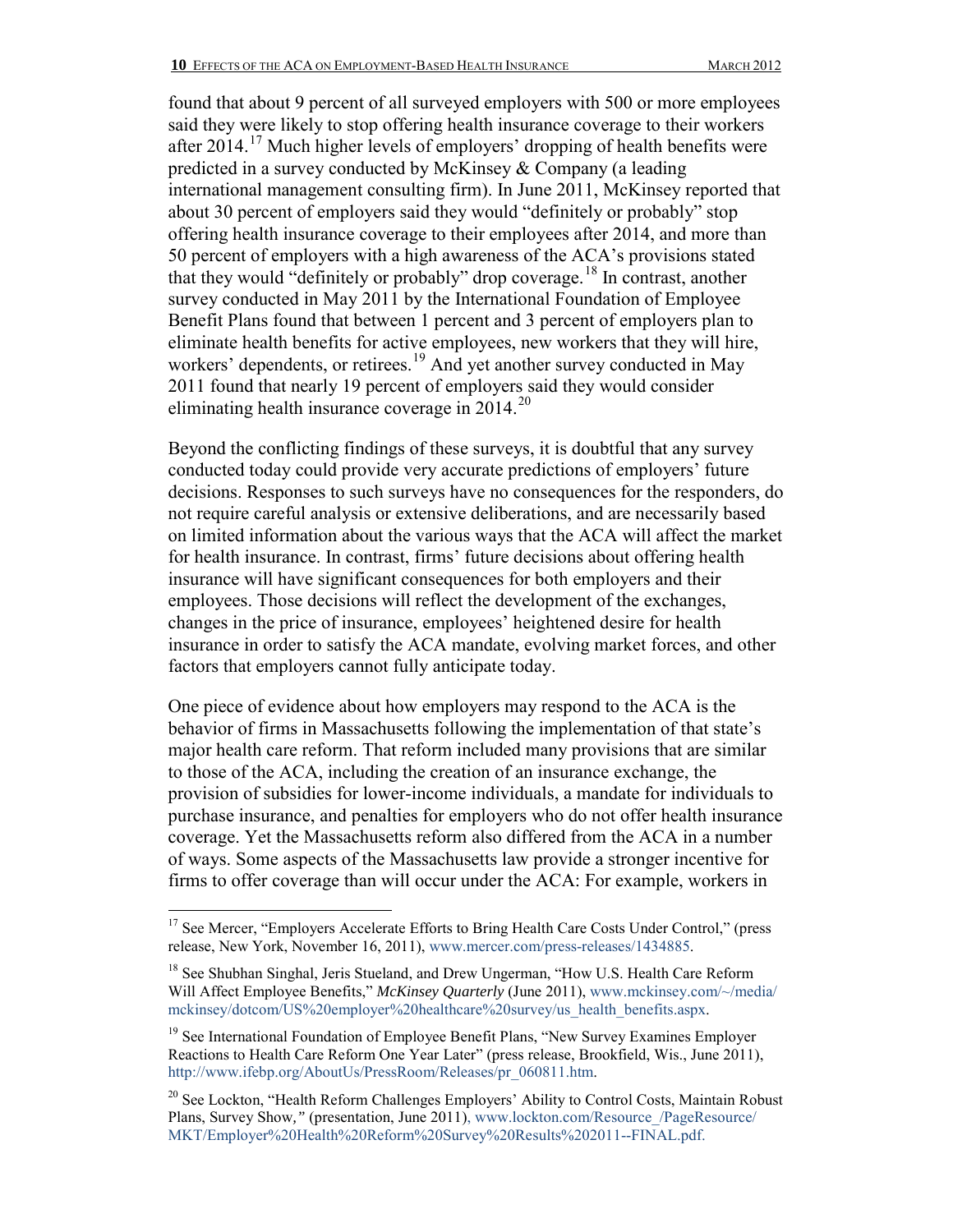Massachusetts who had employment-based coverage need to wait six months after losing coverage before becoming eligible for subsidies through the state exchange. In addition, firms in Massachusetts with 11 or more full-time-equivalent employees face penalties if they do not offer coverage; under the ACA, by contrast, firms with fewer than 50 full-time-equivalent employees will not incur such penalties. Moreover, firms that previously offered health coverage to their employees in both Massachusetts and other states may not want to offer different compensation packages in different states. However, other aspects of the Massachusetts law provide a weaker incentive for firms to offer coverage than will occur under the ACA: For example, at a given income level, individuals in Massachusetts who obtain coverage through the exchange receive more generous subsidies than under the ACA, and firms with at least 50 full-time-equivalent employees face smaller penalties for each worker who is not offered minimum health benefits.

CBO and JCT have not modeled the Massachusetts system, so the estimated net impact of those differences in provisions is not clear. Still, it is noteworthy that employment-based health insurance coverage appeared to increase in Massachusetts after that state's reforms were implemented.<sup>21</sup>

### **How Characteristics of the Workforce Will Affect Incentives for Firms to Offer Health Insurance Under the ACA**

Because employers seek to offer compensation packages that are most attractive to current and potential employees at the lowest possible cost, their decisions about offering employment-based health insurance under the ACA will be influenced heavily by the subsidies available to some people through insurance exchanges, Medicaid, and CHIP and by the tax treatment of employment-based insurance. As discussed in more detail below, if firms offer health insurance to some of their workers, they are generally required to offer it to all or most of their workers. Therefore, CBO and JCT (and many other analysts) expect that firms will generally make decisions about offering or not offering health insurance for their workers as a group. Accordingly, CBO and JCT anticipate that, when employers decide whether to offer coverage or not, they will weigh the value of the tax exclusion for employment-based insurance that is available to *all* of their employees if the firm offers coverage against the value of Medicaid and CHIP benefits and the exchange subsidies that will be available to *some* of their employees and their dependents if the firm does not offer coverage. As a result, the proportion of an employer's workers and their families eligible for Medicaid, CHIP, or exchange subsidies, and the amounts of those benefits relative to the amounts of the tax subsidies for the employer's workforce as a whole, will be central to that employer's decision about offering health insurance.

 $\overline{a}$ <sup>21</sup> See Sharon K. Long and Karen Stockley, "Sustaining Health Reform in a Recession: An Update on Massachusetts as of Fall 2009," *Health Affairs*, vol. 29, no. 6 (2010), pp. 1234–1241; and Genevieve M. Kenney, Sharon K. Long, and Adela Luque, "Health Reform in Massachusetts Cuts the Uninsurance Rate for Children in Half," *Health Affairs*, vol. 29, no. 6 (2010), pp. 1242–1247. More-recent data offer conflicting evidence on the evolution of such coverage in Massachusetts during the past few years; in any case, separating the effects of the state's health care reform from the effects of the economic downturn and other factors would be challenging. [Footnote revised on March 23, 2012, as was the corresponding sentence on this page and page 2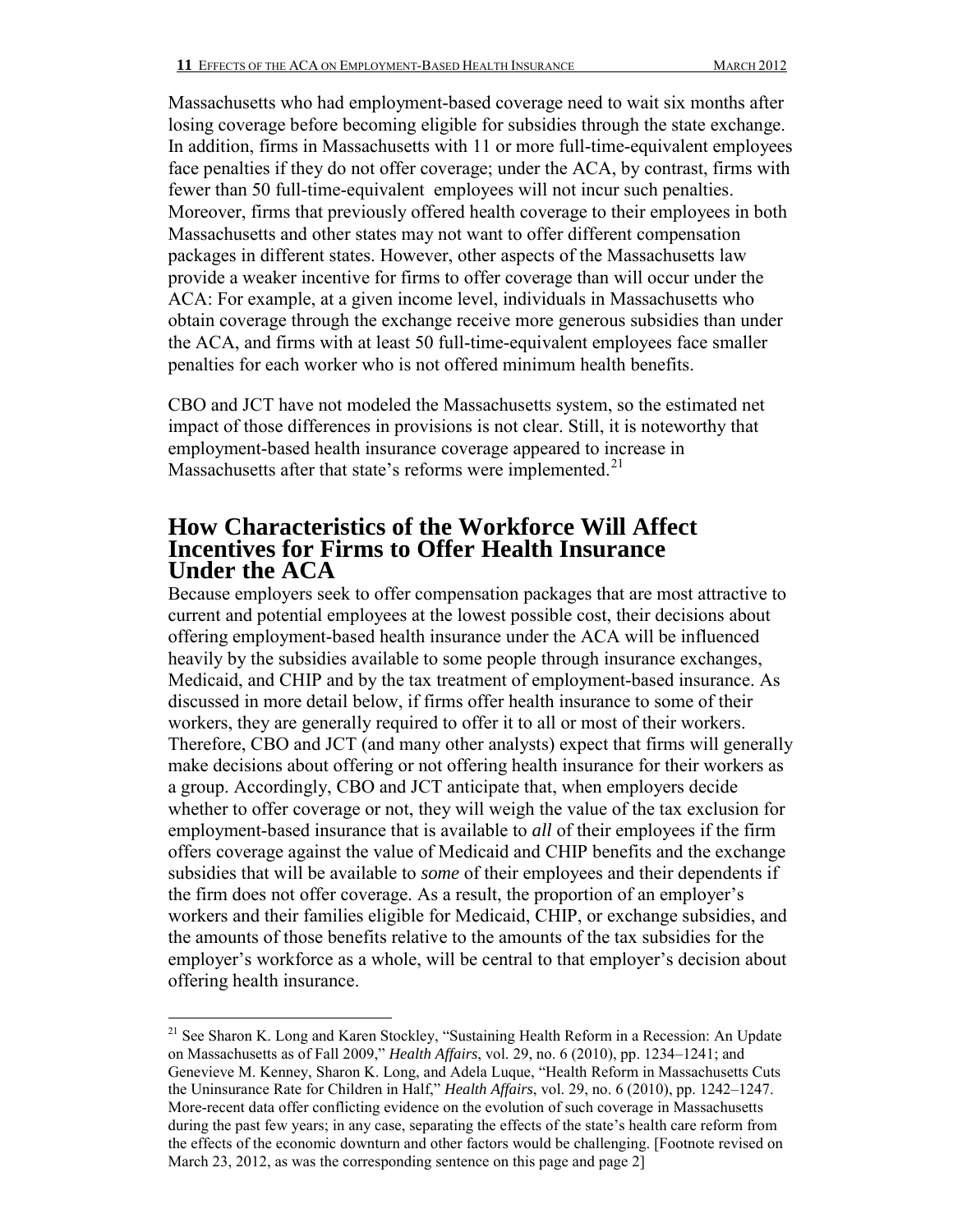### **Proportion of the Workforce Eligible for Medicaid, CHIP, or Exchange Subsidies Under the ACA**

A substantial proportion of workers and their families who would have employment-based health insurance in the absence of the ACA will not be eligible for Medicaid, CHIP, or significant exchange subsidies. That fact may seem surprising, because median household income in the United States in 2010 was about \$49,000, and the ACA provides some exchange subsidies for families with income of up to 400 percent of the federal poverty level, which was about \$88,000 in 2010 for a family of four. Three factors help to explain why most workers and their families who would have employment-based health insurance in the absence of the ACA will not be eligible for Medicaid, CHIP, or significant exchange subsidies under that law:

- First, families with workers tend to have higher income than families without workers, and thus higher income than families on average.
- Second, CBO and JCT expect that family income will generally rise faster than the federal poverty level, which is indexed to the Department of Labor's consumer price index for all urban consumers.
- Third, higher-income workers are more likely than lower-income workers to work for a firm that offers such coverage and are more likely to take up such coverage when offered. The Medical Expenditure Panel Survey (Household Component) shows that, of the 5 million full-time, full-year workers who had family income at or below 125 percent of the federal poverty level in 2008, only 41 percent were covered by private (mostly employment-based) insurance. The survey also shows that, of the 10 million such workers who had family income between 125 percent and 200 percent of the federal poverty level, only 65 percent were covered by private insurance. In contrast, of the 84 million full-time, full-year workers who had family income above 200 percent of the federal poverty level, 90 percent were covered by private insurance. $^{22}$  $^{22}$  $^{22}$

Owing to those factors, CBO and JCT project that, of the 159 million nonelderly workers and their families who the agencies project would receive employmentbased insurance coverage in 2016 *in the absence of the ACA*:

■ Forty-nine percent (or 78 million people) are projected not to be eligible for Medicaid, CHIP, or any subsidies in the exchanges under the ACA because their income will be above 400 percent of the federal poverty level (see Figure 1). (The percentage of *all* nonelderly workers and their families in that category is smaller―38 percent.)

<span id="page-11-0"></span><sup>22</sup> For more details, see William A. Carroll and G. Edward Miller, *Health Insurance Status of Full-Time Workers by Demographic and Employer Characteristics, 2008*, Statistical Brief No. 317 (Rockville, Md.: Agency for Healthcare Research and Quality, March 2011)[, http://www.meps.](http://www.meps.ahrq.gov/mepsweb/data_files/publications/st317/stat317.pdf) [ahrq.gov/mepsweb/data\\_files/publications/st317/stat317.pdf.](http://www.meps.ahrq.gov/mepsweb/data_files/publications/st317/stat317.pdf)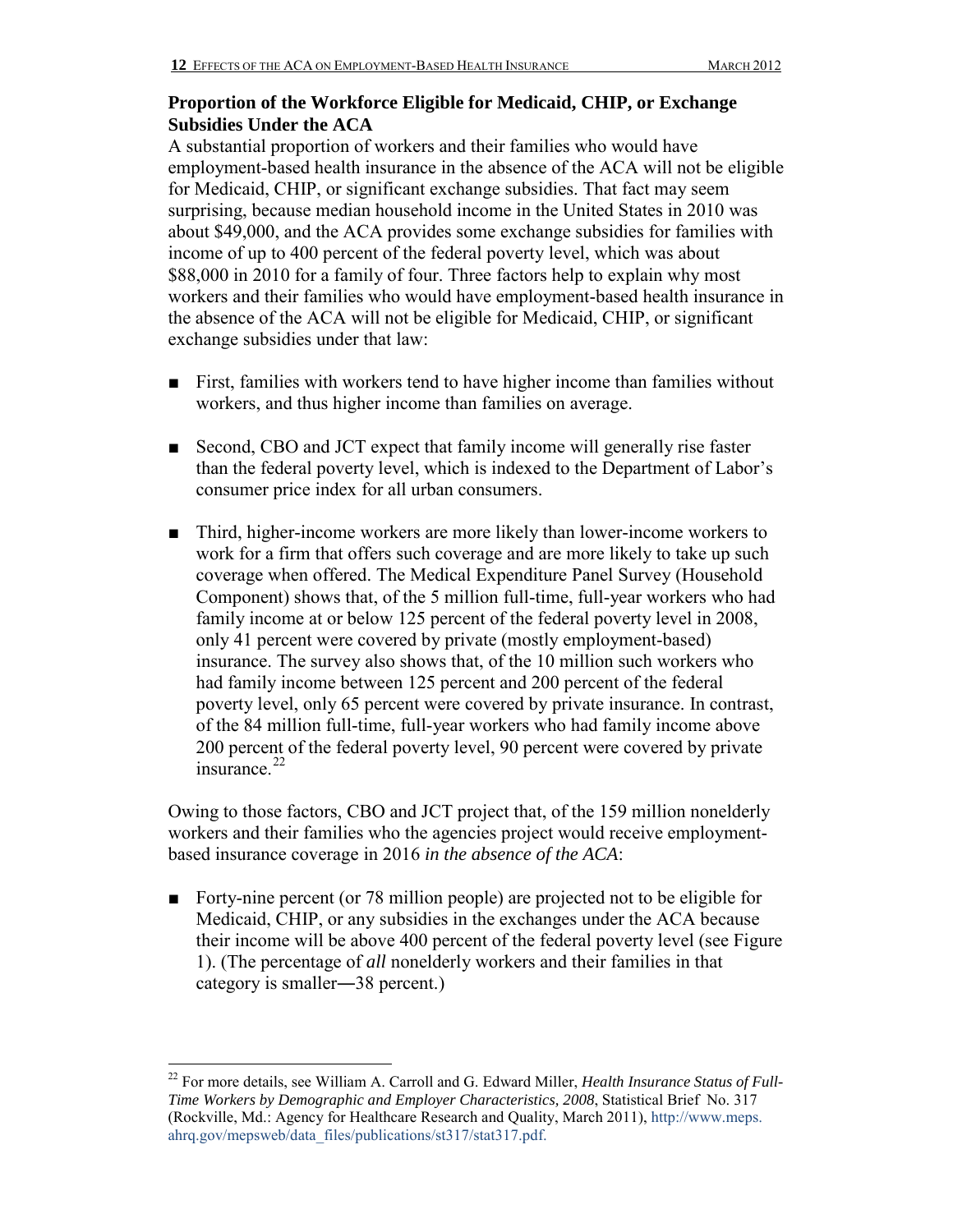#### **Figure 1. The Distribution of Nonelderly Workers and Their Families, by Family Income Relative to the Federal Poverty Level, 2016**

**(Millions of people)**



Source: Congressional Budget Office.

- Only 11 percent (or 17 million people) are projected to be eligible for Medicaid under the ACA because their income will be below 138 percent of the federal poverty level. (By comparison, 22 percent of *all* nonelderly workers and their families are projected to have income below 138 percent of the federal poverty level.)
- Only 10 percent (or 16 million people) are projected to have income between 138 percent and 200 percent of the federal poverty level and therefore to be eligible for substantial subsidies in the exchanges under the ACA. Specifically, those people would pay between 3.4 percent and 6.5 percent of their income to obtain the benchmark insurance plan—the plan to which subsidies will be tied, which will be the second-lowest-cost "silver" plan and would receive cost-sharing subsidies as well. $^{23}$  $^{23}$  $^{23}$

<span id="page-12-0"></span> $2<sup>23</sup>$  Silver plans are those with an actuarial value of 70 percent; the actuarial value of a health insurance plan is the share of spending on covered benefits that is paid by insurance, with the remainder paid out-of-pocket by enrollees. The percentage of income that will be paid in the exchange to obtain the benchmark plan is indexed over time under the ACA; its future value depends on changes in wages and health insurance premiums. See Congressional Budget Office, *Additional Information About CBO*'*[s Baseline Projections of Federal Subsidies for](http://www.cbo.gov/publication/41464) Health [Insurance Provided Through Exchanges](http://www.cbo.gov/publication/41464)* (May 2011).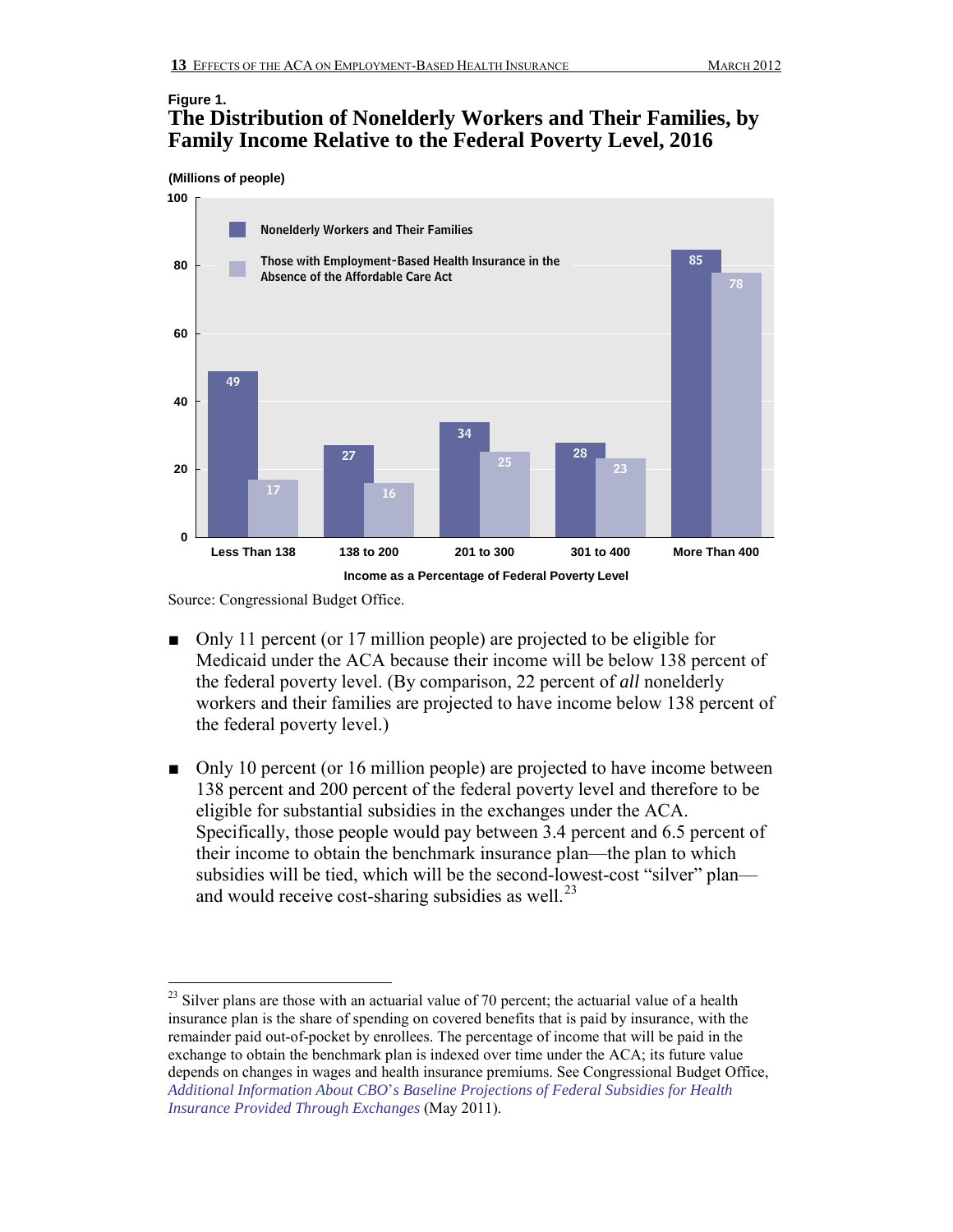■ About 30 percent (or 48 million people) are projected to have income between 201 percent and 400 percent of the federal poverty level. Those individuals will be eligible for subsidies in the exchanges under the ACA such that they would pay between 6.5 percent and 9.8 percent of their income for the premiums for the benchmark plan.

#### **Illustrative Examples of the Magnitude of the Exchange Subsidies Relative to the Tax Exclusion**

In addition to considering the share of its workers and their families who will be eligible for Medicaid, CHIP, or exchange subsidies under the ACA, a firm will also weigh the cost to its workers of obtaining insurance through exchanges (after accounting for any subsidies) against the cost of obtaining insurance through the firm (after accounting for the tax exclusion).<sup>[24](#page-13-0)</sup> From the workers' perspective, the latter cost includes the entire amount of the premiums (because the cost to firms of providing health insurance is ultimately reflected in lower wages and salaries paid to their employees), less the savings workers realize in taxes because the compensation they receive in the form of health benefits is generally not taxed. The difference in the net cost of health insurance to workers from those two sources will depend on differences in the price of health insurance obtained through the exchanges or through the firm and on the relative amount of support provided by exchange subsidies and the tax exclusion, which depends in turn on workers' income.

CBO and JCT project that a typical family health insurance policy purchased through an employer will cost about \$20,000 in 2016 and that the typical premiums for the second-lowest-cost silver plan available through the exchanges for that family will be about \$15,400. The difference in projected cost for the two policies reflects various factors: First, employment-based plans are expected to have an actuarial value of 85 percent (roughly comparable with the average for employment-based plans today), and silver plans will have an actuarial value of 70 percent.[25](#page-13-1) Second, administrative costs are expected to be much higher for exchange plans than for plans offered by large employers, principally because of the higher cost of handling enrollment and collecting premiums. Third, the premiums for the second-lowest-cost silver plan are expected to be below the average premiums for silver plans.

Exchange subsidies will be most beneficial for families with the lowest income. Consider a family of four whose income in 2016 is about 200 percent of the federal poverty level, which CBO and JCT estimate will imply modified adjusted gross income of about \$50,000 (see Table 1): $^{26}$  $^{26}$  $^{26}$ 

<span id="page-13-0"></span><sup>&</sup>lt;sup>24</sup> Firms will also weigh the costs and benefits for their workers of receiving subsidized health care through Medicaid and CHIP. That comparison plays a role in CBO and JCT's modeling, but for simplicity, the following discussion focuses on the choice between employment-based coverage and exchange coverage.

<span id="page-13-1"></span> $25$  Insurance plans that have small deductibles and copayments have higher actuarial values than plans with large deductibles and copayments.

<span id="page-13-2"></span><sup>&</sup>lt;sup>26</sup> Modified adjusted gross income (MAGI) equals adjusted gross income (AGI), untaxed Social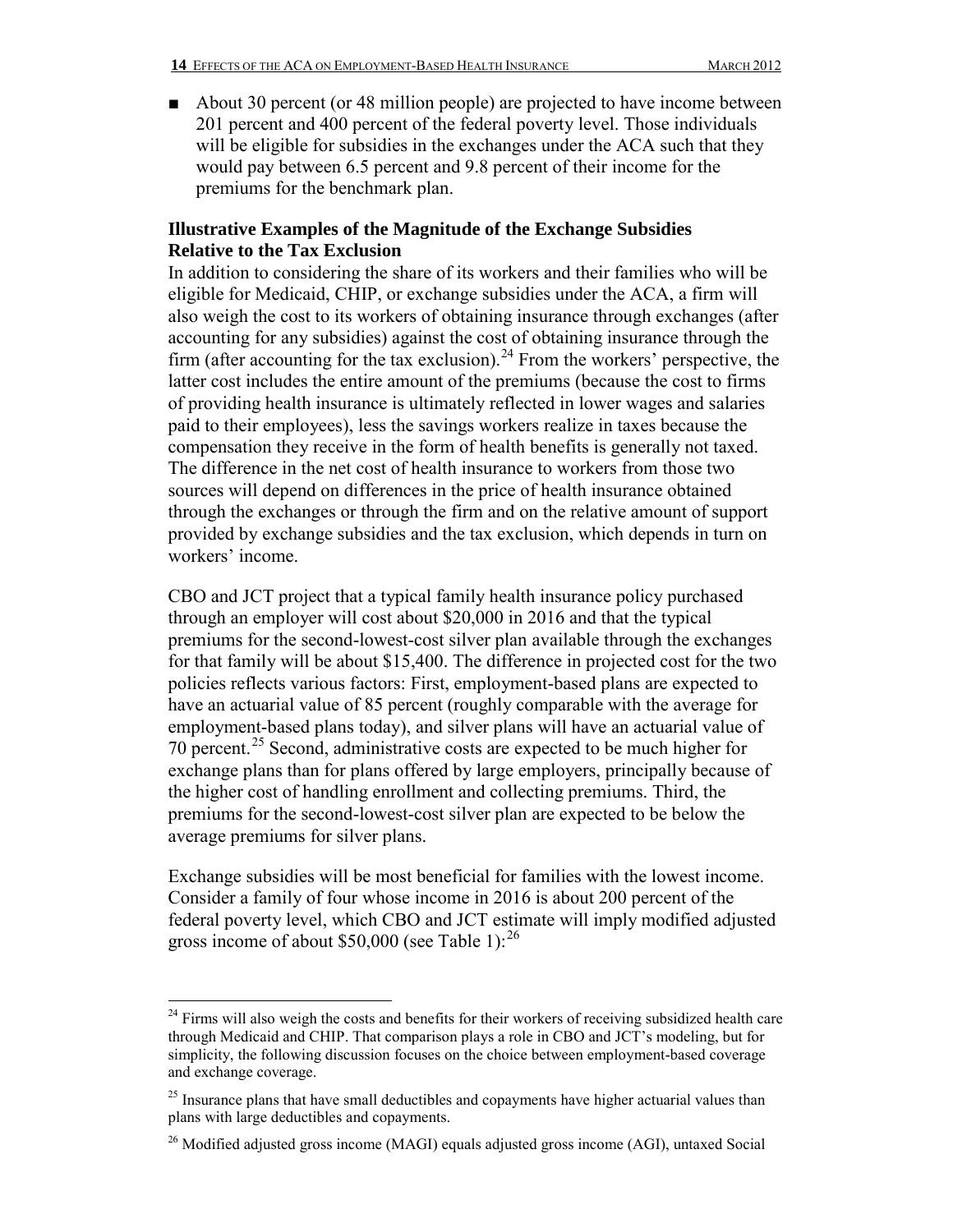- If the family obtained insurance coverage through an employer, then the combination of federal and state income and payroll taxes means that the average family with that income would receive a tax subsidy of 29 percent of the  $$20,000$  premium, or about  $$5,900.<sup>27</sup>$  $$5,900.<sup>27</sup>$  $$5,900.<sup>27</sup>$  The after-tax cost of the premium  $($20,000 - $5,900 = $14,100)$  plus out-of-pocket costs for medical services (which would be about \$3,200 for such a policy) would total about \$17,300.
- If, instead, the family obtained insurance coverage through an exchange and purchased the second-lowest-cost silver plan, it would pay no more than 6.5 percent of its income, or about \$3,200, so it would receive a subsidy of its premiums of about  $$12,200$ .<sup>[28](#page-14-1)</sup> The family would also be eligible for costsharing subsidies of up to about \$3,600 to reduce out-of-pocket costs for medical services. The after-subsidy cost of the premium  $(\$15,400 - \$12,200 =$ \$3,200) plus the remaining out-of-pocket costs (which would be about \$2,800 for such a policy) would total about  $$6,000.<sup>29</sup>$  $$6,000.<sup>29</sup>$  $$6,000.<sup>29</sup>$
- Therefore, for this family, receiving coverage through an exchange would save \$11,300 (\$17,300 - \$6,000) per year relative to receiving coverage through an employer.

For families with higher income, however, the advantage of obtaining insurance through an exchange is smaller because such families would receive smaller exchange subsidies (owing to the sliding scale under the ACA) and would lose larger tax subsidies for insurance obtained through their employers (owing to their higher income tax brackets).

Consider, then, a family of four whose income in 2016 equals 300 percent of the federal poverty level, which CBO and JCT estimate will imply modified adjusted gross income of about \$74,000. If the family obtained insurance coverage through an employer, it would receive, on average, a tax subsidy of 33 percent of the \$20,000 premium, or about \$6,600. If, instead, the family purchased the second-

Security benefits, foreign earned income that is excluded from AGI, tax-exempt interest, and income of dependent filers.

<span id="page-14-0"></span> $27$  That calculation and subsequent ones are based on current federal law, under which provisions of the Tax Relief, Unemployment Insurance Reauthorization, and Job Creation Act of 2010 (P.L. 111-312) that limited the reach of the alternative minimum tax and extended the tax cuts originally enacted in 2001, 2003, and 2009 have already expired or are set to expire at the end of 2012. State taxes are calculated as the average among similar families in all states.

<span id="page-14-1"></span> $28$  That example and subsequent ones reflect the assumption that families choose second-lowestcost silver plans; if they choose more expensive plans, they will bear the extra cost of premiums without additional government support. CBO and JCT's estimates of the effects of the ACA incorporate an additional complication that, for simplicity, is not shown in the example: When employers stop offering coverage, the increase in employees' taxable compensation moves their income to a slightly higher percentage of the federal poverty level, which slightly reduces their exchange subsidy.

<span id="page-14-2"></span> $29$  Out-of-pocket costs are larger for the silver plan, projected to average about \$6,400 per year for the family in this example, before taking account of the government subsidies, than for the employment-based plan, projected to average about \$3,200 per year for the family in this example, because the silver plan has a lower actuarial value, as discussed above.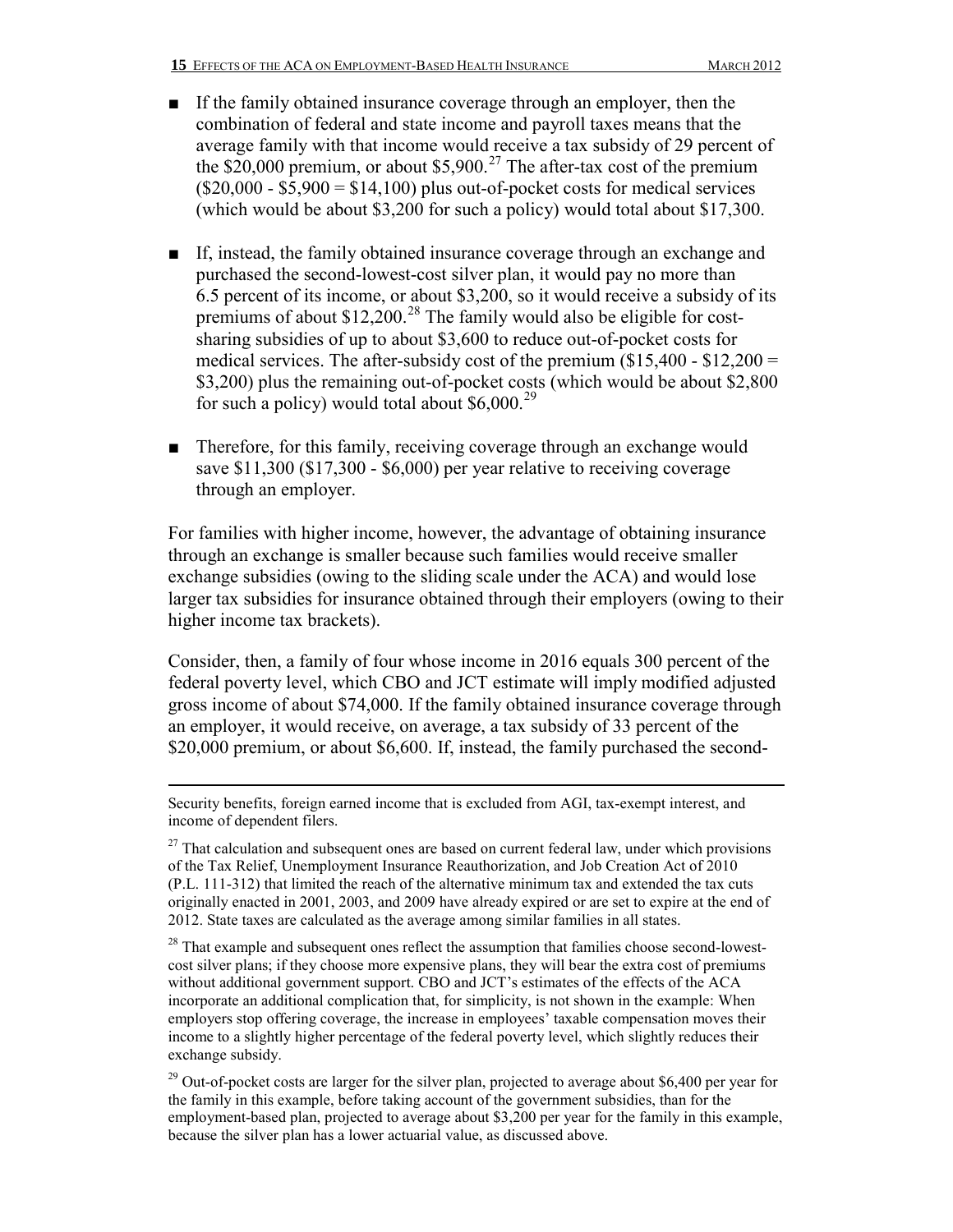lowest-cost silver plan through an exchange, it would spend about 9.8 percent of its income, or about \$7,200, so it would receive a subsidy of its premium of about \$8,200. The family would typically face much higher out-of-pocket costs under the silver plan than under its employment-based plan. On balance, however, receiving coverage through an exchange would save this family about \$3,000 per year relative to receiving coverage through an employer.

Now consider a family of four whose income in 2016 is just under 400 percent of the federal poverty level, which CBO and JCT estimate will imply modified adjusted gross income of about \$99,000. If the family obtained insurance coverage through an employer, it would receive, on average, a tax subsidy of 39 percent of the premium, or about \$7,800. If, instead, the family purchased the second-lowest-cost silver plan through an exchange, it would pay about 9.8 percent of its income, or about \$9,700, so it would receive a subsidy of its premium of about \$5,700. Again, the family would typically face much higher out-of-pocket costs under the silver plan than under its employment-based plan. For this family, receiving coverage through an exchange would cost \$700 per year *more* than receiving coverage through an employer.

Families with income above 400 percent of the federal poverty level will not be eligible for any subsidies in the exchanges and will receive a significant tax benefit from obtaining insurance through an employment-based plan. For example, a family of four whose income in 2016 equals 500 percent of the federal poverty level, which CBO and JCT estimate will imply modified adjusted gross income of about \$124,000, would pay about \$6,300 more to receive coverage through an exchange than through an employer.

For every firm, the advantages and disadvantages of offering health insurance coverage will depend on the effects of that decision on its workers as a group which will critically depend, as demonstrated by the preceding examples, on the composition of that firm's workforce. For example, if 25 percent of a firm's workers have income equal to 200 percent of the federal poverty level, another 25 percent have income equal to 300 of the poverty level, and the remaining 50 percent have income equal to 500 percent of the poverty level, calculations like those shown for the illustrative families indicate that the firm's workers as a group would have a higher cost for coverage through exchanges than through the employer. In addition, firms that chose not to offer coverage would generally pay penalties for doing so, or if they were sufficiently small, they might forgo tax credits for offering coverage. Moreover, because of the penalty that most people would face under the ACA if they do not have insurance coverage, few individuals will want to go without coverage altogether.

## **Some Alternative Assumptions About Employers' Behavior**

In the judgment of CBO and JCT, their estimates of the effects of the insurance coverage provisions of the ACA on sources of coverage and the federal budget are in the middle of the distribution of possible outcomes. However, assessing the effects of broad changes in the nation's health insurance system requires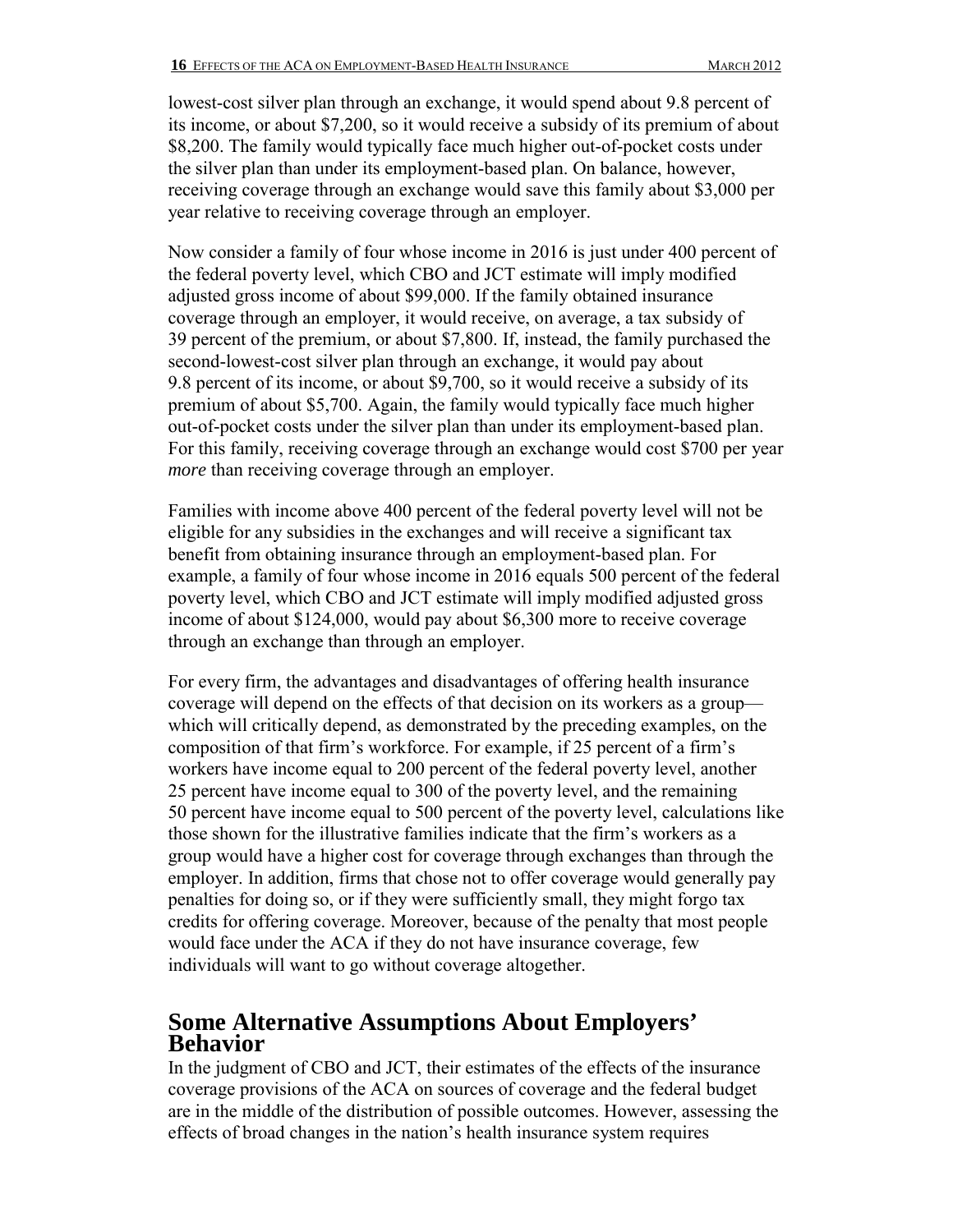assumptions and projections about a wide array of technical, behavioral, and economic factors. As a result, any projections of those effects are clearly quite uncertain. To illustrate that uncertainty, CBO and JCT have estimated the sources of insurance coverage and federal budgetary outcomes that would result from the ACA under certain alternative assumptions.

Three aspects of CBO and JCT's modeling that are especially important in estimating employers' responses to the insurance coverage provisions of the ACA, and that are varied in the analysis in this report, are the following:

- The responsiveness of employers to the difference between the cost of health insurance to their employees if provided by the employers or if obtained from other sources (incorporating the impact of subsidies and the tax exclusion),
- The weight that employers place on their employees' additional demand for health insurance coverage because of the ACA's mandate for individuals to obtain insurance coverage, and
- The extent to which firms will restructure their workforces so that their lowincome workers and their families can take advantage of the exchange subsidies and expanded availability of Medicaid and CHIP.

Regarding the first of those issues, increasing the estimated degree of responsiveness of employers to the difference in cost of obtaining coverage from different sources increases the number of people whose employers are projected to stop offering insurance coverage in response to the ACA. Correspondingly, decreasing the degree of responsiveness reduces the number of people whose employers are projected to stop offering coverage. CBO and JCT's baseline estimates of the effects of the ACA reflect a degree of responsiveness by firms that is consistent with research on this topic.<sup>[30](#page-16-0)</sup> In the alternative scenarios presented below, CBO and JCT increase those assumed sensitivities in two scenarios (in two different ways) and decrease them in one scenario.

Regarding the second of the issues listed above, decreasing the weight that employers place on employees' additional demand for health insurance because of the individual mandate increases the number of people whose employers are projected to stop offering insurance coverage in response to the ACA. Correspondingly, increasing the weight that employers place on employees' additional demand for health insurance decreases the number of people whose

<span id="page-16-0"></span> $\overline{a}$ <sup>30</sup> Specifically, the price elasticity for firms of offering health insurance coverage is assumed to be -0.07 for very large firms (those with 1,000 employees or more), -0.15 for large firms (those with 100 to 999 employees), -0.38 for medium-sized firms (those with 25 to 99 employees), and -1.14 for small firms (those with fewer than 25 employees). Those figures imply, for example, that if the price of employer-provided health insurance increased by 1 percent, a large firm would be 0.15 percent less likely to offer coverage. For further discussion, see Congressional Budget Office, *[Health Insurance Simulation Model: A Technical Description](http://www.cbo.gov/publication/19224)*, Background Paper (October 2007), p. 18. Since the publication of that paper, CBO has changed its assumption regarding the price elasticity for very large firms so that it is now assumed to be -0.07 rather than zero, as indicated in that paper.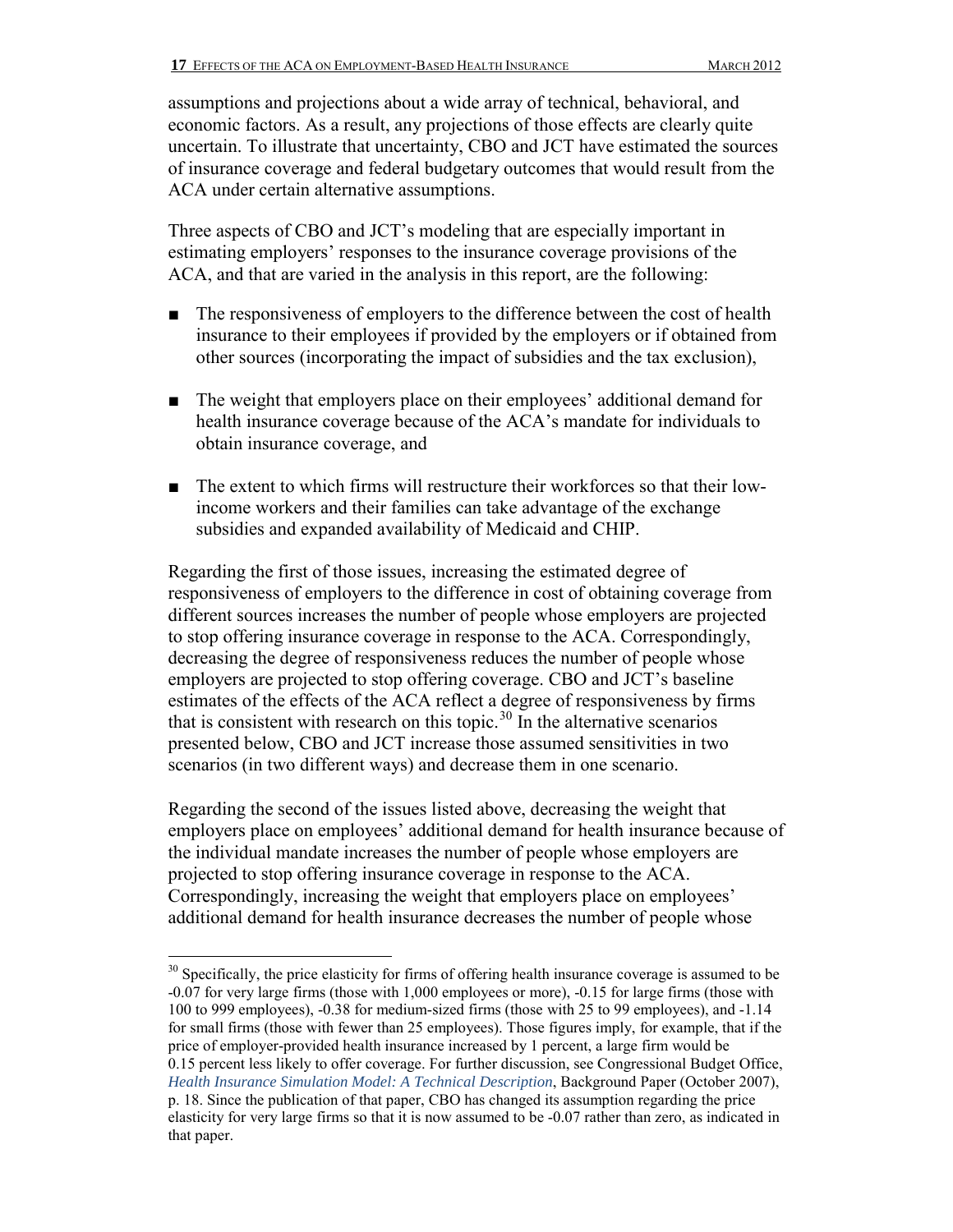employers are projected to stop offering coverage. In their baseline estimates of the effects of the ACA, CBO and JCT incorporate an impact on firms' decisions to offer coverage that will arise from the penalty that the ACA will impose on people who do not satisfy the individual mandate. The magnitude of that impact is consistent with the agencies' assessment of the available evidence on this topic.<sup>[31](#page-17-0)</sup> In the alternative scenarios presented below, CBO and JCT decrease that assumed impact in two scenarios and increase it in one scenario.

The genesis of the third issue is that most firms have a mix of higher-income and lower-income workers, so not all workers and their dependents in any given firm would be eligible for Medicaid, CHIP, or exchange subsidies if those firms decided not to offer health insurance coverage. As a result, some firms might wish to provide health insurance only to those workers and dependents who would not be eligible for those programs, while allowing lower-income workers and dependents to obtain insurance through one of those channels. For example, some firms might want to design their health insurance plans so that the terms of the plans explicitly covered only higher-paid workers. Or some firms might want to reduce work hours for lower-paid workers so that they became part-time workers and were thus ineligible for all of the benefits provided to full-time workers. Alternatively, some firms might want to lay off their lower-paid workers and either contract for similar services through an unrelated business entity or hire individual workers as independent contractors.

But there are significant legal and economic obstacles to successfully pursuing such restructuring of either insurance plans or workforces. First, both the Internal Revenue Code and the Public Health Service Act contain nondiscrimination provisions (expanded under the ACA) that impede firms from offering health insurance coverage to higher-paid employees while excluding lower-paid employees.<sup>[32](#page-17-1)</sup> Second, a well-developed body of law addresses the question of who is an employee: Both case law and employment, labor, and tax statutes make it difficult for a firm to claim that an individual working under its direction is not an employee.<sup>33</sup> Importantly, an employer would bear the burden of proof in

<span id="page-17-0"></span> $\overline{a}$ <sup>31</sup> See David Auerbach and others, *[Will Health Insurance Mandates Increase Coverage?](http://www.cbo.gov/sites/default/files/cbofiles/ftpdocs/116xx/doc11634/working_paper_2010-05-health_insurance_mandate.pdf)  [Synthesizing Perspectives from the Literature in Health Economics, Tax Compliance, and](http://www.cbo.gov/sites/default/files/cbofiles/ftpdocs/116xx/doc11634/working_paper_2010-05-health_insurance_mandate.pdf)  [Behavioral Economics](http://www.cbo.gov/sites/default/files/cbofiles/ftpdocs/116xx/doc11634/working_paper_2010-05-health_insurance_mandate.pdf)*, Congressional Budget Office Working Paper 2010-05 (August 2010).

<span id="page-17-1"></span> $32$  See section 105(h) of the Internal Revenue Code and section 2716 of the Public Health Service Act.

<span id="page-17-2"></span> $33$  Under both state and federal law, the tests for defining a worker's status look to the individual circumstances of any particular relationship in question. Courts consider whether an individual is an employee or an independent contractor (and thus self-employed) in determining cases under, for example, title VII of the Civil Rights Act, the Age Discrimination in Employment Act, and the Americans with Disabilities Act. Whether an individual is an employee or an independent contractor also has ramifications under the Internal Revenue Code (including a firm's responsibility for paying employment taxes, and the tax treatment of employee benefits and plans), the Employee Retirement Income Security Act of 1974 (setting minimum standards for employee retirement plans), the Family and Medical Leave Act (whether a firm is obligated to allow a worker to take unpaid leave under certain health-related circumstances), the Fair Labor Standards Act (whether a firm is obligated to pay the minimum wage), and the Worker Adjustment and Retraining Act (relating to advance notice in the event of plant closings and mass layoffs).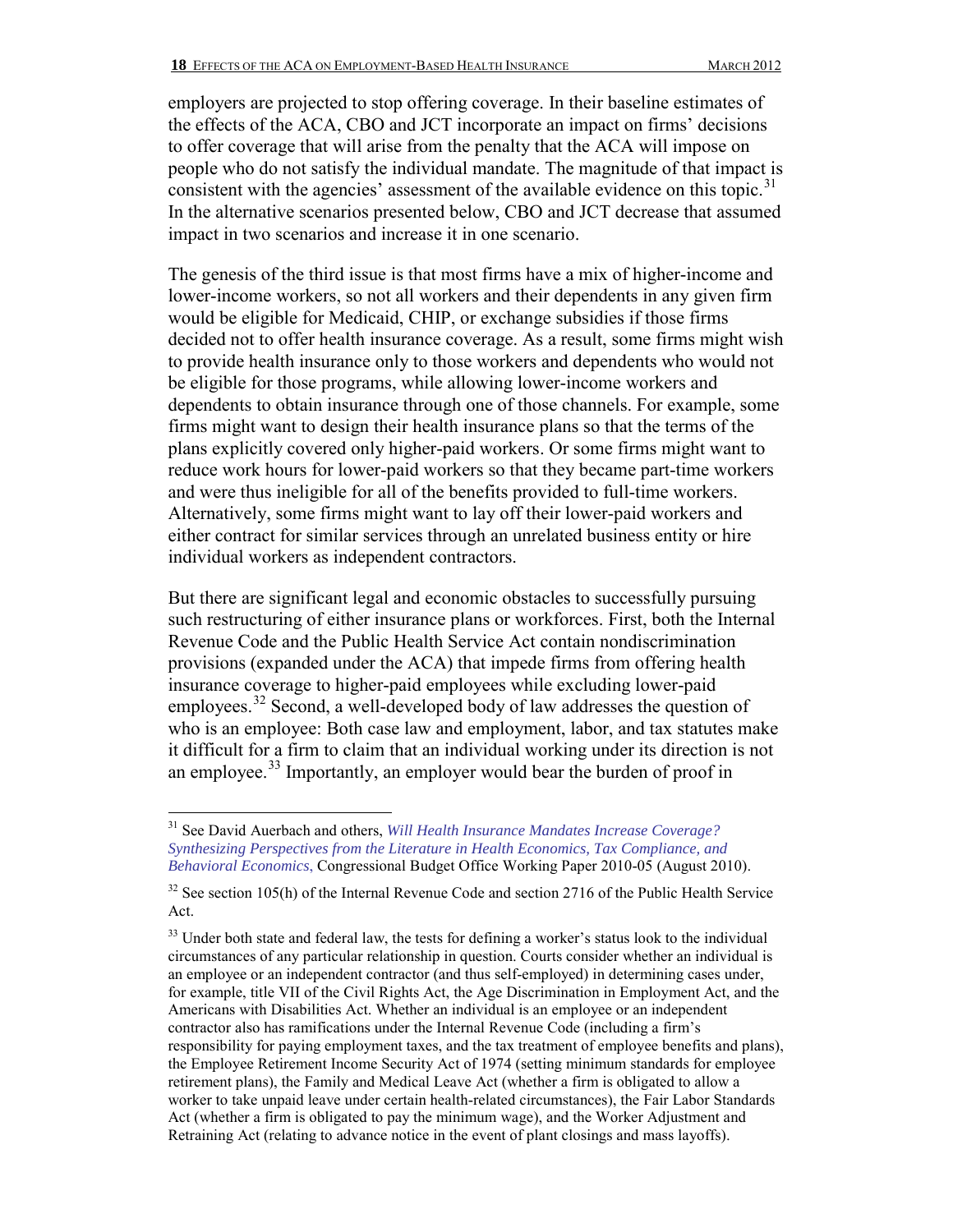certain types of employment-related litigation. Although firms sometimes improperly classify workers, firms that do not comply with relevant worker classification laws are subject to serious legal and economic consequences, including possible loss of tax advantages, interest and penalties on unpaid taxes, and punitive damages.

Under the ACA, most firms with predominantly lower-income workers will have less incentive than before to provide health insurance because of the expanded availability of subsidized insurance through Medicaid, CHIP, and insurance exchanges. Under pre-ACA law, though, there were already significant economic incentives for firms to structure their workforces so as to minimize the number of workers who were classified as employees; those incentives include the rules regarding nondiscrimination in providing pension and health insurance benefits, employers' payroll tax liabilities, and minimum-wage requirements. Yet many firms retain a mixture of lower-paid and higher-paid employees, apparently finding that they can operate more efficiently by mixing workers with different skills and wages.

In one of the alternative scenarios presented below, CBO and JCT assume substantially more restructuring by employers than is assumed in the baseline estimates of the effects of the ACA. In that scenario, CBO and JCT assume that more lower-paid employees lose their employment-based coverage while higherpaid employees in their firms do not. Such an outcome would be consistent with a widespread reorganization of firms' workforces or benefits that somehow circumvented or overcame the legal and economic obstacles just described.

### **The Estimated Impact of the ACA Under Alternative Assumptions About Employers' Behavior**

CBO and JCT's baseline estimates of the effects of the insurance coverage provisions of the ACA indicate that 3 million to 5 million fewer people, on net, will obtain coverage through their employer each year from 2019 through 2022 than would have been the case under prior law (see Table 2). Those estimates also indicate that, under the ACA, the number of people without health insurance will fall from between 57 million and 60 million in those years to about 26 million or 27 million. Roughly 22 million to 23 million people are estimated to receive insurance coverage through the new insurance exchanges in those years, and 16 million to 17 million additional people are estimated to be enrolled in Medicaid and CHIP.

The baseline estimates include a net cost to the federal government of the coverage provisions of the ACA of \$1,252 billion over the 11-year period from 2012 to 2022 (see Table 3). That amount represents a gross cost to the federal government of \$1,762 billion for Medicaid, CHIP, tax credits and other subsidies for the purchase of health insurance through the newly established exchanges and related costs, and tax credits for small employers. That gross cost is offset in part by \$510 billion in receipts from penalty payments, the new excise tax on highpremium insurance plans, and other budgetary effects (mostly increases in tax revenues).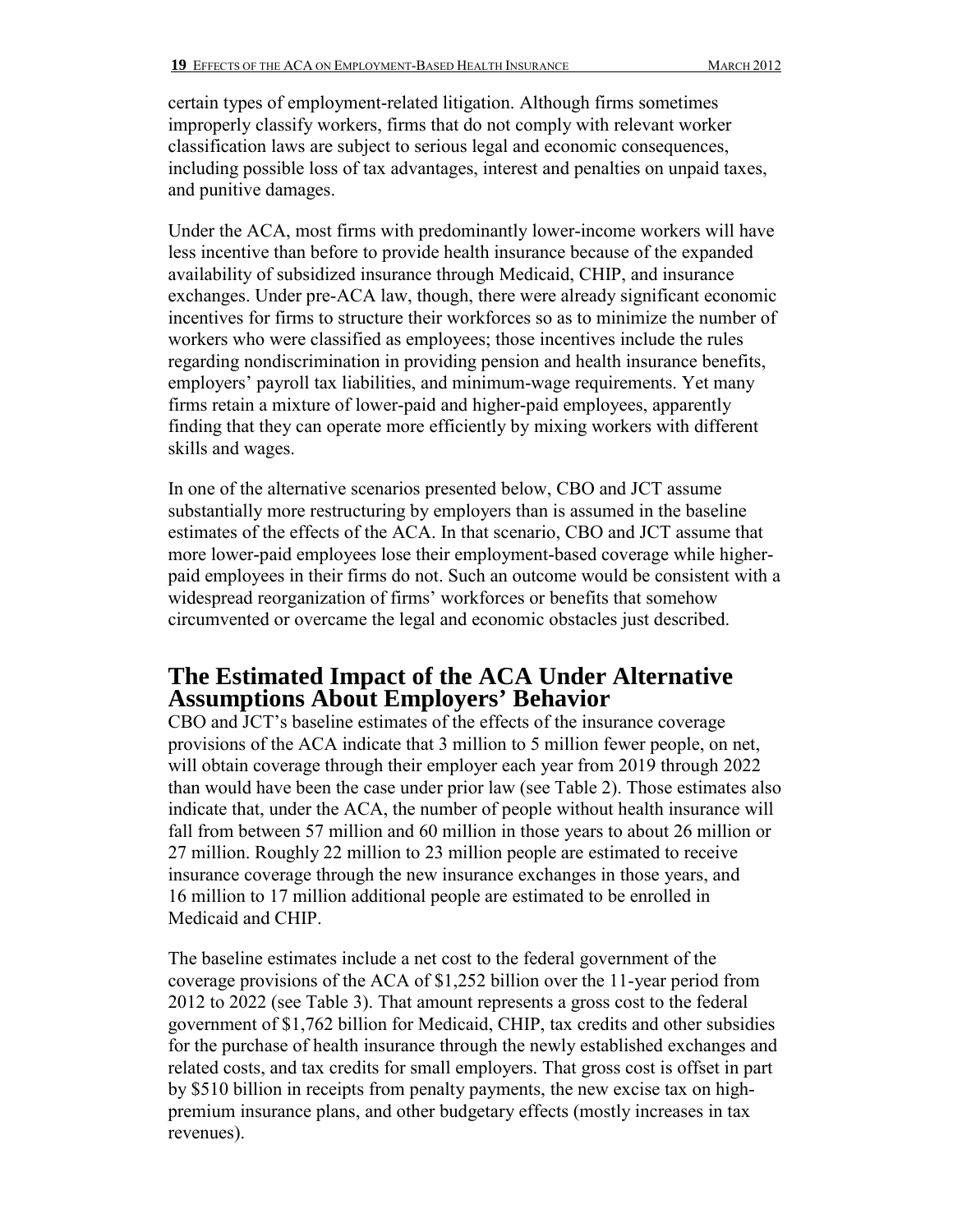Under alternative assumptions about employers' behavior, the effects of the ACA on both insurance coverage and the federal budget differ from those in the baseline.<sup>[34](#page-19-0)</sup> Because CBO and JCT view the baseline as representing the middle of the distribution of possible outcomes, the four scenarios examined here include both larger and smaller reductions in employment-based insurance.

#### **Scenario 1: Greater Responsiveness by Employers to the Difference in the Cost of Obtaining Insurance from Different Sources and Lesser Responsiveness to Additional Demand for Insurance Arising from the Individual Mandate**

In the first scenario, CBO and JCT incorporated three changes in their assumptions about employers' behavior that *increase* the projected number of employers deciding not to offer coverage:

- First, the assumed responsiveness of all firms to differences in the cost of obtaining insurance coverage was doubled relative to the responsiveness underlying the March 2012 baseline.<sup>[35](#page-19-1)</sup> For small firms in particular, the resulting degree of responsiveness is quite high relative to most estimates seen in the research literature.
- Second, the responsiveness to differences in cost for medium-sized and large firms was increased further, effectively placing additional weight on the eligibility for Medicaid, CHIP, and significant exchange subsidies for those workers and their families. Specifically, the increase in a firm's responsiveness was assumed to be proportional to the share of workers at that firm with income below 250 percent of the federal poverty level.<sup>36</sup> Taking both of those increases in responsiveness together, a large firm with all of its workforce composed of workers having income below 250 percent of the federal poverty level would have a degree of responsiveness that was four times its baseline value, while a large firm with all of its workforce composed of workers with income above 250 percent of the federal poverty level and a small firm with a workforce composed of workers with any amounts of income would have degrees of responsiveness that were twice their baseline values.
- Third, the effect on employers' decisions of the increase in demand for insurance arising from the penalty for not satisfying the individual mandate was reduced by 90 percent from its baseline value.

With those assumptions about employers' behavior, CBO and JCT estimate that the ACA would reduce employment-based insurance coverage in 2019 by

<span id="page-19-0"></span> $\overline{a}$  $34$  Because the ACA does not contain major changes to employers' incentives to offer insurance coverage before 2014, the alternative assumptions in the scenarios begin in 2014.

<span id="page-19-1"></span> $35$  As a result, in this scenario, firms' price elasticities for offering coverage ranged from -0.14 for very large firms to -2.28 for small firms.

<span id="page-19-2"></span> $36$  Since many small firms employ primarily lower-income workers, and the first change already made such firms very sensitive to differences in cost, no further changes to their responsiveness was made in this second step.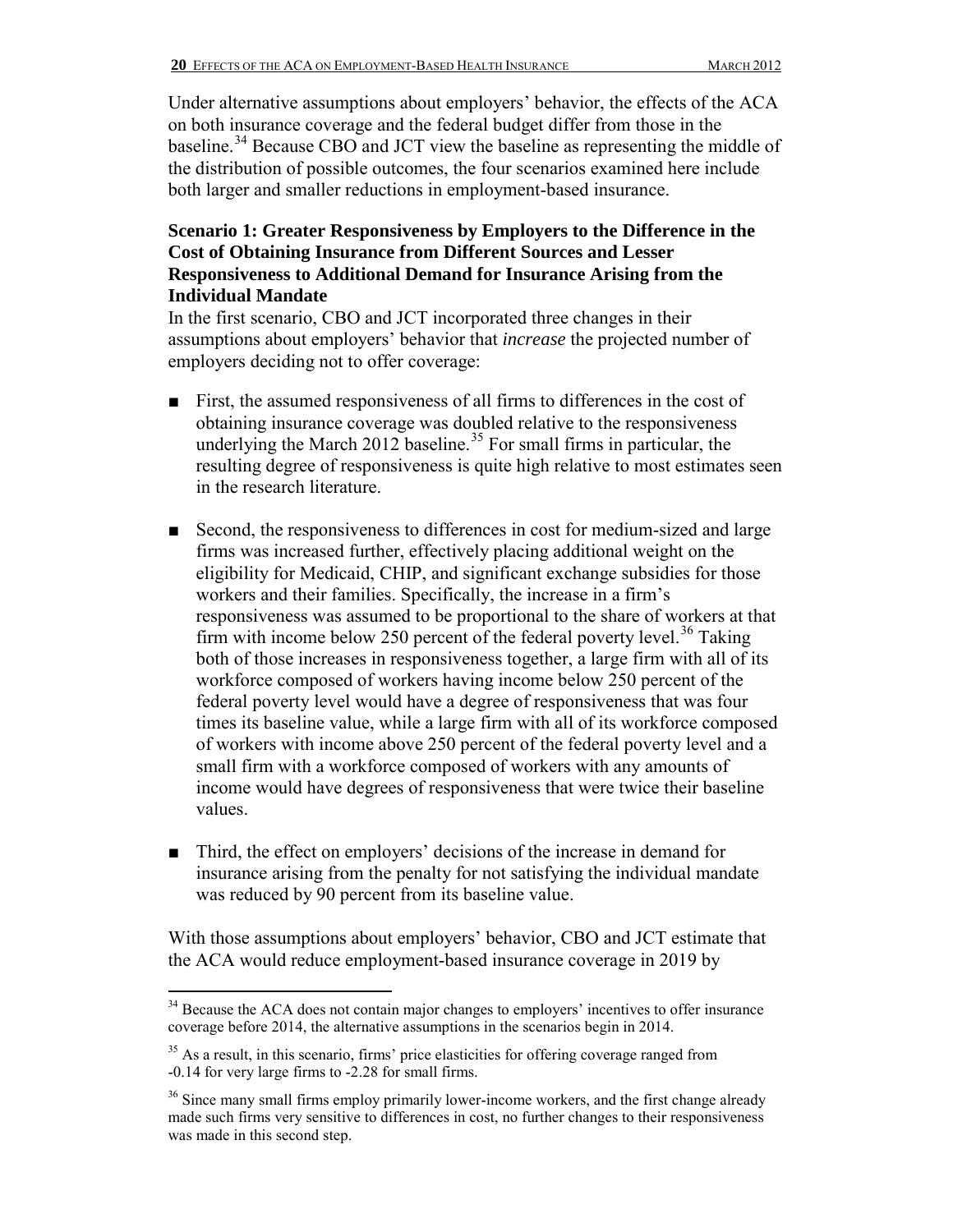12 million people, compared with 5 million in the baseline projections (see Table 4). Enrollment in the exchanges is estimated to be 27 million in that year, 4 million more than in the baseline; and enrollment in Medicaid and CHIP is estimated to rise by 18 million, 2 million more than in the baseline. The number of uninsured is estimated to be 30 million less than the number under prior law, leaving 27 million people uninsured in 2019.

Under those assumptions, CBO and JCT estimate that the coverage provisions of the ACA would have a net cost to the federal government of \$1,297 billion over the 11-year period from 2012 to 2022, an additional cost of \$45 billion relative to the baseline projections. With more people receiving insurance through the exchanges, Medicaid, and CHIP than in the baseline, exchange subsidies would be \$165 billion higher, and federal Medicaid and CHIP outlays \$53 billion higher. However, those extra costs would be offset in large part by higher tax revenues stemming from an increase in taxable compensation that would occur as firms reduced their nontaxed payments for employment-based health insurance. That increase in revenues would amount to \$153 billion, offsetting about 70 percent of the additional exchange subsidies and Medicaid and CHIP outlays. In addition, revenues from penalties collected from uninsured individuals and employers who do not provide minimum health benefits would be larger in this scenario than in the baseline.

### **Scenario 2: Lesser Responsiveness by Employers to the Difference in the Cost of Obtaining Insurance from Different Sources and Greater Responsiveness to Additional Demand for Insurance Arising from the Individual Mandate**

The second scenario is meant to be the opposite of the first scenario. In this scenario, CBO and JCT incorporated three changes in their assumptions about employers' behavior that *decrease* the number of employers deciding not to offer coverage:

- First, the responsiveness of all firms to differences in the cost of obtaining insurance coverage was cut in half relative to the responsiveness underlying the March 2012 baseline.
- Second, the responsiveness of medium-sized and large firms was decreased further, effectively placing additional weight on the preferences of higher-paid workers who may be more influential in setting a firm's benefits policies. Specifically, the decrease in a firm's responsiveness to lower-paid workers was proportional to the share of workers at a firm with income below 250 percent of the federal poverty level. Taking both of those changes together, a large firm with all of its workforce composed of workers having income below 250 percent of the federal poverty level would have a degree of responsiveness that was one-quarter of its baseline value, while a large firm with all of its workforce composed of workers having income above 250 percent of the federal poverty level and a small firm with a workforce composed of workers with any amounts of income would have degrees of responsiveness that were one-half their baseline values.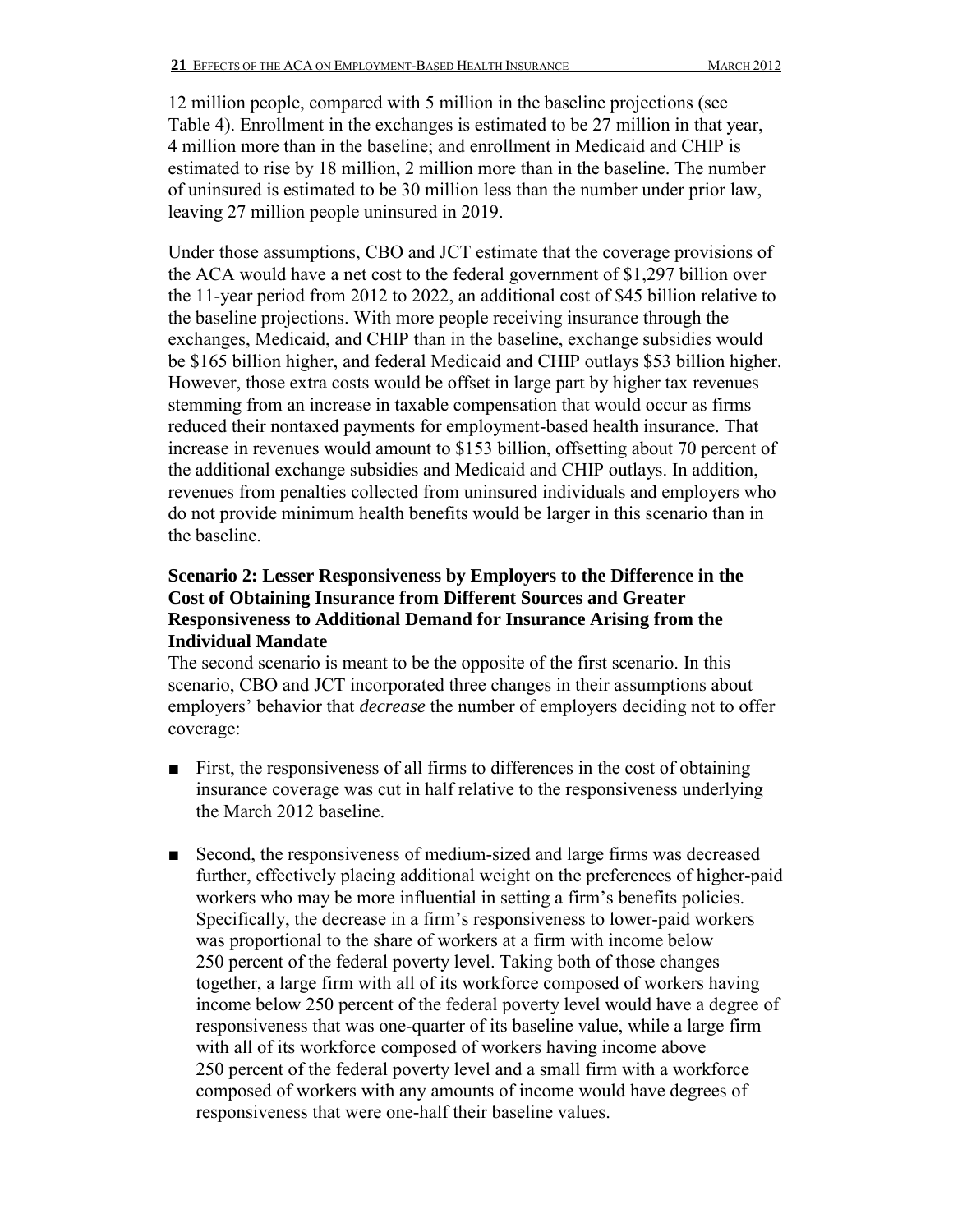■ Third, the effect on employers' decisions of the increase in demand for insurance arising from the penalty for not satisfying the individual mandate was increased by 90 percent from its baseline value.

With those assumptions about employers' behavior, CBO and JCT estimate that the ACA would *increase* employment-based insurance coverage in 2019 by 3 million people, compared with a decline of 5 million in the baseline projections. Under that scenario, enrollment in the exchanges is estimated to be 18 million in that year, 4 million fewer than in the baseline, and enrollment in Medicaid and CHIP is estimated to rise by 15 million, 1 million fewer than in the baseline. The number of uninsured is estimated to be 33 million less than the number under prior law, leaving 24 million people uninsured in 2019.

Under those assumptions, CBO and JCT estimate that the coverage provisions of the ACA would have a net cost to the federal government of \$1,170 billion over the 11-year period from 2012 to 2022, a savings of \$82 billion relative to the baseline projections. With fewer people receiving insurance through the exchanges, Medicaid, and CHIP than in the baseline, exchange subsidies would be \$179 billion lower, and federal Medicaid and CHIP outlays \$43 billion lower. However, those savings would be offset in large part by lower tax revenues stemming from a decrease in taxable compensation that would occur as firms increased their nontaxed payments for employment-based health insurance. That decline in revenues would amount to \$119 billion, which would offset about half of the additional exchange subsidies and Medicaid and CHIP outlays. In addition, revenues from penalties collected from uninsured individuals and employers who do not provide minimum health benefits would be less in this scenario than in the baseline.

### **Scenario 3: A Variation on Scenario 1's Greater Responsiveness by Employers to Differences in the Cost of Obtaining Insurance**

In the first scenario, CBO and JCT incorporated three changes in their assumptions about employers' behavior that increased the number of employers deciding not to offer coverage. In this third scenario, CBO and JCT made somewhat different changes in their assumptions that also increase the number of employers deciding not to offer coverage but lead to different sorts of workers not having employment-based insurance—which leads to different estimated budgetary effects of the ACA. In this scenario:

■ First, the responsiveness of all firms to differences in the cost of obtaining insurance coverage was increased substantially relative to the baseline values. Specifically, the degree of responsiveness for very large, large, and mediumsized firms was twice as high as the responsiveness of small employers in the baseline estimates, and the degree of responsiveness for small firms was four times its baseline level. $37$  The resulting elasticities represent extremely high degrees of responsiveness that have only rarely been reported in the research literature, and even then only for the behavior of small firms.<sup>38</sup> Those

<span id="page-21-0"></span> $\overline{a}$  $37$  The resulting price elasticities were -2.30 and -4.60.

<span id="page-21-1"></span> $38$  A price elasticity in this range was reported by Roger Feldman and others, "The Effect of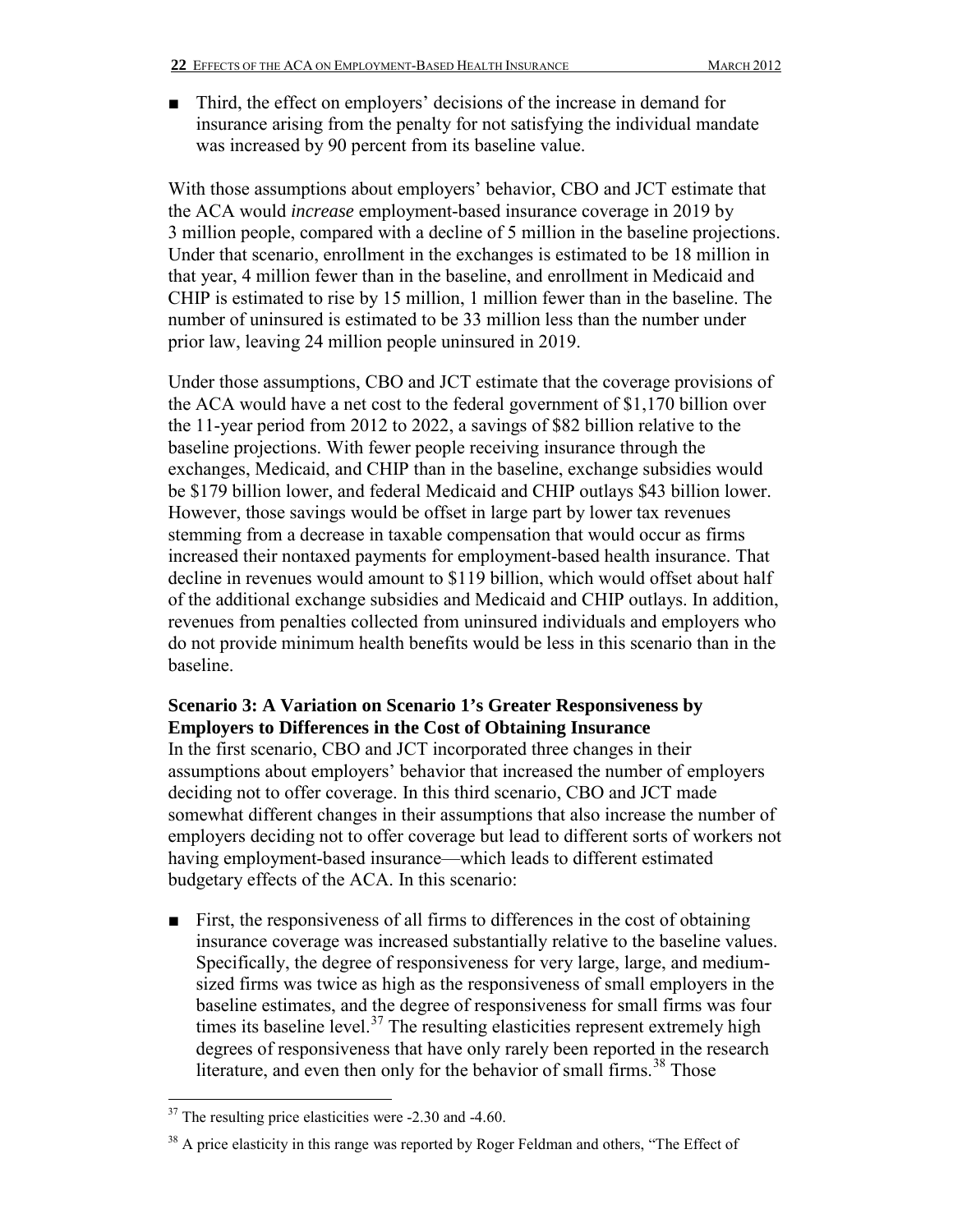increases in the degree of firms' responsiveness apply regardless of the proportion of a firm's workforce represented by lower-paid or higher-paid workers—in contrast with the increases in firms' responsiveness in the first scenario, which were concentrated in firms with larger proportions of lowerpaid workers.

■ Second, and matching the first scenario, the effect on employers' decisions of the increase in demand for insurance arising from the penalty for not satisfying the individual mandate was reduced by 90 percent from its baseline value.

With those assumptions about employers' behavior, CBO and JCT estimate that the ACA would reduce employment-based insurance coverage in 2019 by 20 million people, compared with 5 million in the baseline projections. Enrollment in the exchanges is estimated to be 31 million in that year, 9 million more than in the baseline, and enrollment in Medicaid and CHIP is estimated to rise by 18 million, 2 million more than in the baseline. The number of uninsured is estimated to be 29 million less than the number under prior law, leaving 28 million people uninsured in 2019.

Those estimated differences in insurance coverage relative to the baseline are similar in direction to those in the first scenario but generally of greater magnitude. However, the estimated net budgetary effect is a *decrease* in the cost of the ACA, rather than an increase, as in the first scenario.

In this third scenario, CBO and JCT estimate that the coverage provisions of the ACA would have a net cost to the federal government of \$1,239 billion over the 11-year period from 2012 to 2022, a *savings* of \$13 billion relative to the baseline projections. With substantially more people receiving insurance through the exchanges, Medicaid, and CHIP than in the baseline, exchange subsidies would be \$310 billion higher, and federal Medicaid and CHIP outlays \$65 billion higher, than in the baseline. However, in this scenario, those extra costs would be almost entirely offset by higher tax revenues stemming from an increase in taxable wages and salaries that would occur as firms reduced their nontaxed payments for employment-based health insurance. That increase in revenues would amount to \$351 billion. In addition, revenues from penalties collected from uninsured individuals and especially employers who do not provide minimum health benefits would be higher in this scenario than in the baseline.

The budgetary effects in this scenario differ from those in the first scenario because the workers who lose employment-based coverage in this scenario are different. Increasing the responsiveness of all firms to differences in the cost of obtaining insurance from different sources leads to projections of a substantial number of workers with both lower income and higher income losing their employment-based coverage. The loss of employment-based coverage by lower-

Premiums on the Small Firm's Decision to Offer Health Insurance." *Journal of Human Resources*, vol. 32, no. 4 (Autumn 1997), pp. 635–658.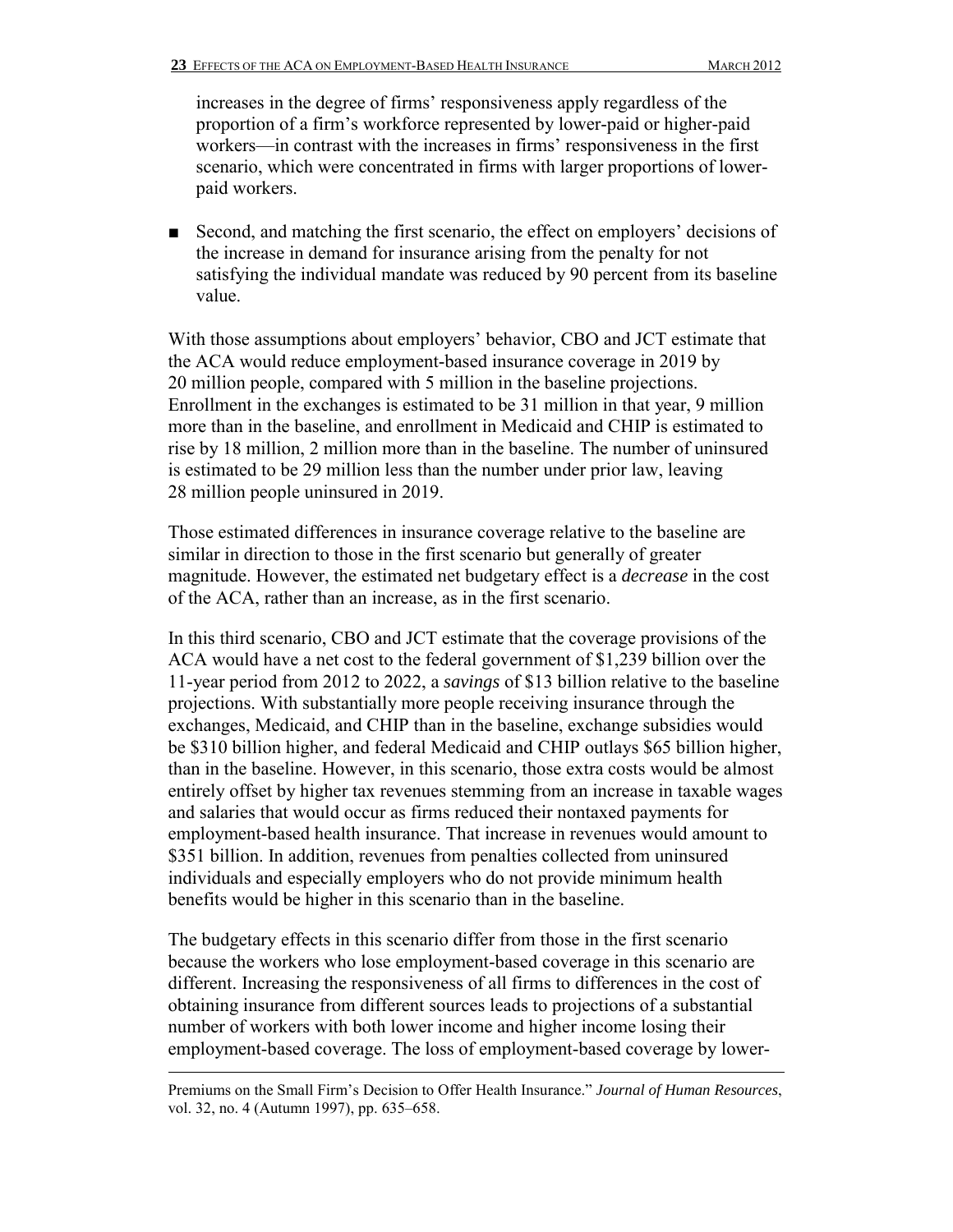income workers tends to increase the deficit under the ACA because those workers and their dependents will generally be eligible for Medicaid, CHIP, or significant exchange subsidies. However, the loss of employment-based coverage by higher-income workers tends to reduce the deficit under the ACA because those workers and their dependents would not generally be eligible for Medicaid, CHIP, or significant exchange subsidies, and they would pay more in taxes as a result of losing the tax exclusion.

Thus, the scenario with the largest estimated cost of the ACA is not the one with the largest estimated reduction in employment-based health insurance coverage (Scenario 3), but rather the one in which the additional reduction in such coverage relative to the baseline projections is concentrated among low-income workers (Scenario 1). Because such workers and their dependents usually face low tax rates and are generally eligible for Medicaid, CHIP, or substantial exchange subsidies, their shift out of employment-based coverage tends to be costly to the federal government.

#### **Scenario 4: Substantially More Restructuring by Employers**

In the fourth scenario, CBO and JCT incorporated a substantial restructuring by employers in which more of their lower-paid employees lose their employmentbased coverage while their higher-paid employees do not. As discussed above, CBO and JCT's baseline estimates of the effects of the ACA incorporate less restructuring than in this scenario because there are significant legal and economic obstacles to successfully pursuing such a tactic for either insurance plans or workforces. In this scenario, CBO and JCT assume that the effects on workers with income equal to 250 percent or more of the federal poverty level are the same as in the baseline, but that 20 percent of workers with income less than 250 percent of the federal poverty level lose their employment-based coverage.

With that assumption about employers' behavior, the estimated effects on insurance coverage and the federal budget are similar to those under the first scenario. In this scenario, the ACA is estimated to reduce employment-based insurance coverage in 2019 by 10 million people, compared with 5 million in the baseline projections. Enrollment in the exchanges is estimated to be 26 million in that year, 3 million more than in the baseline, and enrollment in Medicaid and CHIP is estimated to rise by 17 million, 1 million more than in the baseline. The number of uninsured is estimated to be 30 million less than the number under prior law, leaving 27 million people uninsured in 2019.

In this scenario, CBO and JCT estimate that the coverage provisions of the ACA would have a net cost to the federal government of \$1,289 billion over the 11-year period from 2012 to 2022, which represents an additional \$36 billion cost relative to the baseline projections. With more people receiving insurance through the exchanges, Medicaid, and CHIP than in the baseline, exchange subsidies would be \$146 billion higher, and federal Medicaid and CHIP outlays would be \$27 billion higher. However, those extra costs would be offset in large part by higher tax revenues stemming from an increase in taxable compensation that would occur as firms reduced their nontaxed payments for employment-based health insurance. That increase in revenues would amount to \$118 billion,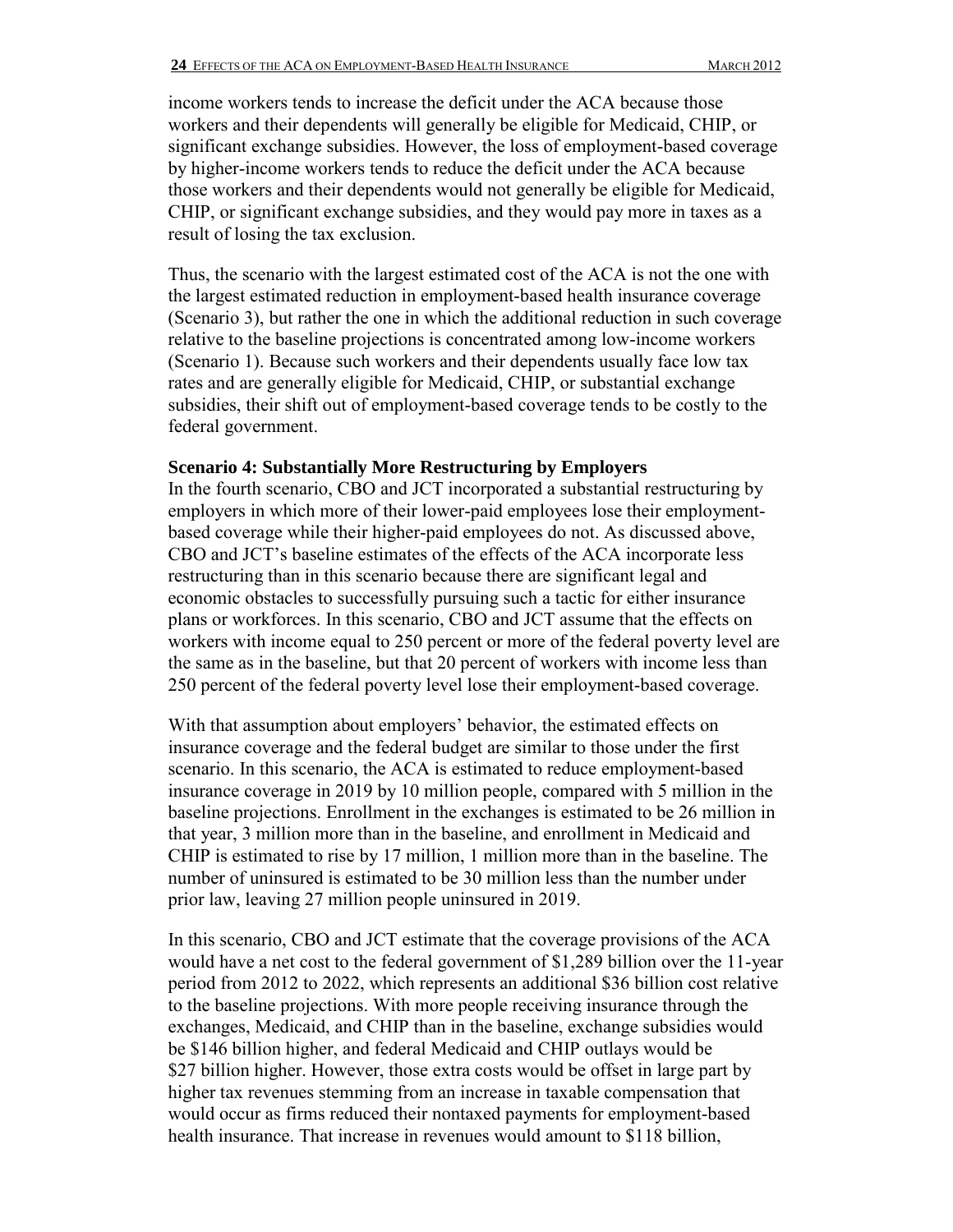offsetting about two-thirds of the additional exchange subsidies and Medicaid and CHIP outlays. In addition, revenues from penalties collected from uninsured individuals and employers who do not provide minimum health benefits would be higher in this scenario than in the baseline.

Jessica Banthin and Paul Jacobs of CBO's Health and Human Resources Division prepared this report under the supervision of Linda Bilheimer. The estimates described here were the work of many analysts at CBO and on the staff of the Joint Committee on Taxation; the CBO analysts who played especially important roles were Sarah Anders, James Baumgardner, Holly Harvey, Jean Hearne, Alexandra Minicozzi, Kirstin Nelson, Allison Percy, and Robert Stewart. In keeping with CBO's mandate to provide objective, impartial analysis, this report makes no recommendations. It and other CBO publications are available on the agency's Web site (www.cbo.gov).

Douglas W. Elmendaf

Douglas W. Elmendorf Director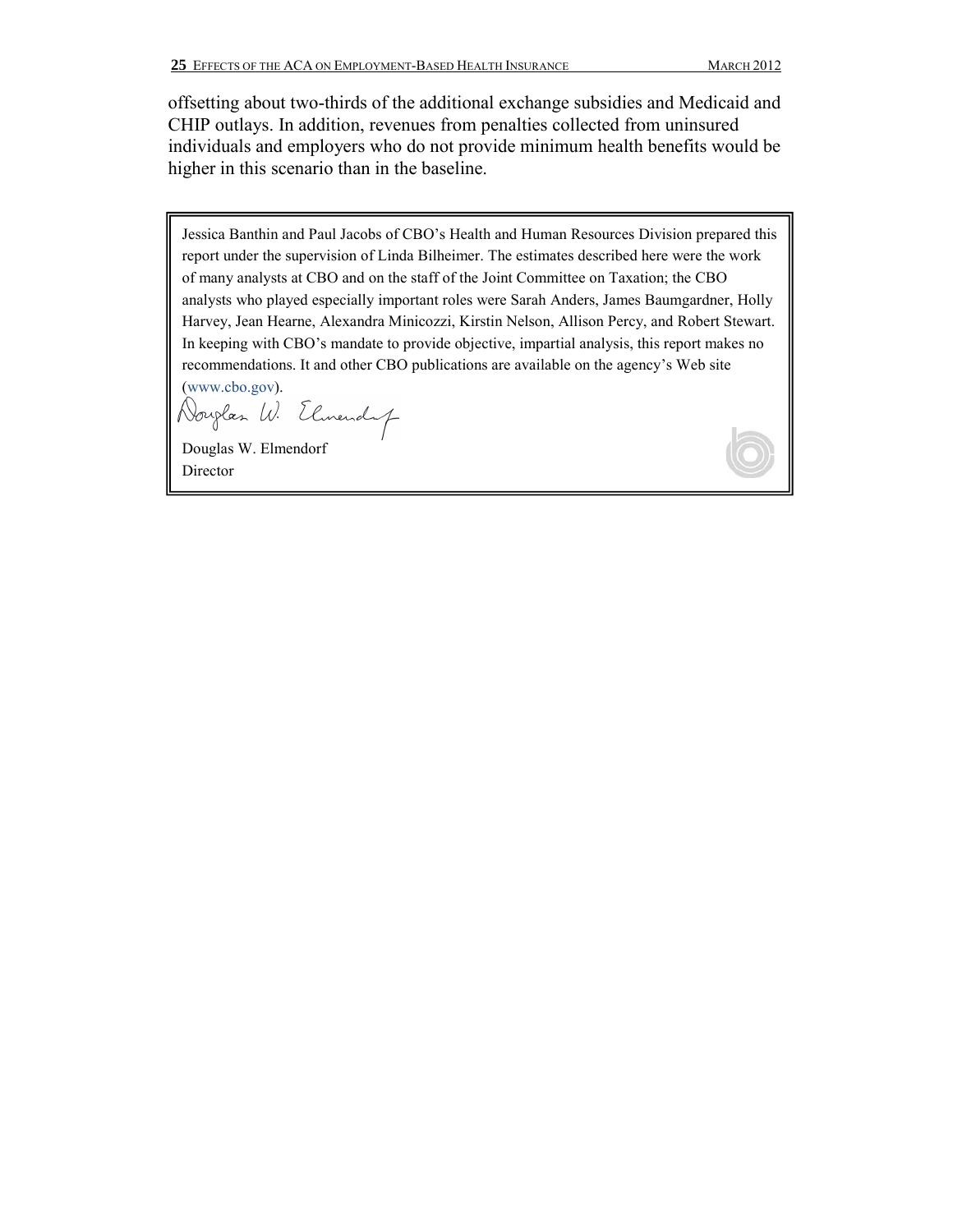### **TABLE 1. Illustrative Comparison of Costs of Employment-Based and Exchange Coverage by Family Income, 2016**

|                                                                                                          | Percentage of Federal Poverty Level |           |          |           |  |  |  |
|----------------------------------------------------------------------------------------------------------|-------------------------------------|-----------|----------|-----------|--|--|--|
|                                                                                                          | 200%                                | 300%      | 399%     | 500%      |  |  |  |
| Modified Adjusted Gross Income                                                                           | \$50,000                            | \$74,000  | \$99,000 | \$124,000 |  |  |  |
| Employment-Based Coverage (Premium: \$20,000; average out-of-pocket costs for medical services: \$3,200) |                                     |           |          |           |  |  |  |
| Average marginal tax rate (Including federal and state income taxes and payroll taxes) <sup>d</sup>      | 29.4%                               | 32.8%     | 38.8%    | 38.7%     |  |  |  |
| Average federal and state tax subsidies for a typical employer-based plan                                | \$5,900                             | \$6,600   | \$7,800  | \$7,700   |  |  |  |
| Total cost (Including after-tax premium and out-of-pocket costs for medical services)                    | \$17,300                            | \$16,600  | \$15,400 | \$15,500  |  |  |  |
| <b>Exchange Coverage</b> (Premium: \$15,400; average out-of-pocket costs for medical services: \$6,400)  |                                     |           |          |           |  |  |  |
| Percentage of income required to purchase second-lowest-cost silver plan                                 | 6.5%                                | 9.8%      | 9.8%     | n.a.      |  |  |  |
| Premium subsidy                                                                                          | \$12,200                            | \$8,200   | \$5,700  | \$0       |  |  |  |
| Cost-sharing subsidies                                                                                   | \$3,600                             | \$0       | \$0      | \$0       |  |  |  |
| Total cost (Including after-subsidy premium and out-of-pocket costs for medical services)                | \$6,000                             | \$13,600  | \$16,100 | \$21,800  |  |  |  |
| <b>Cost for Exchange Coverage Versus Employment-Based Coverage</b>                                       |                                     |           |          |           |  |  |  |
| Difference between cost of exchange coverage and cost of employment-based coverage                       | $-511,300$                          | $-53,000$ | \$700    | \$6,300   |  |  |  |
| Percentage difference between cost of exchange coverage and cost of                                      |                                     |           |          |           |  |  |  |
| employment-based coverage                                                                                | $-65%$                              | $-18%$    | 5%       | 41%       |  |  |  |

Sources: Congressional Budget Office and the staff of the Joint Committee on Taxation.

Note: The analysis presents average expected costs in 2016 for a family of four with two adults and two children. Serving as an illustration, the analysis includes simplifying assumptions and therefore does not incorporate all features of the ACA nor all of the differences between employment-based and exchange coverage.

a. Marginal state income tax rates are calculated as the average across similar families in all states.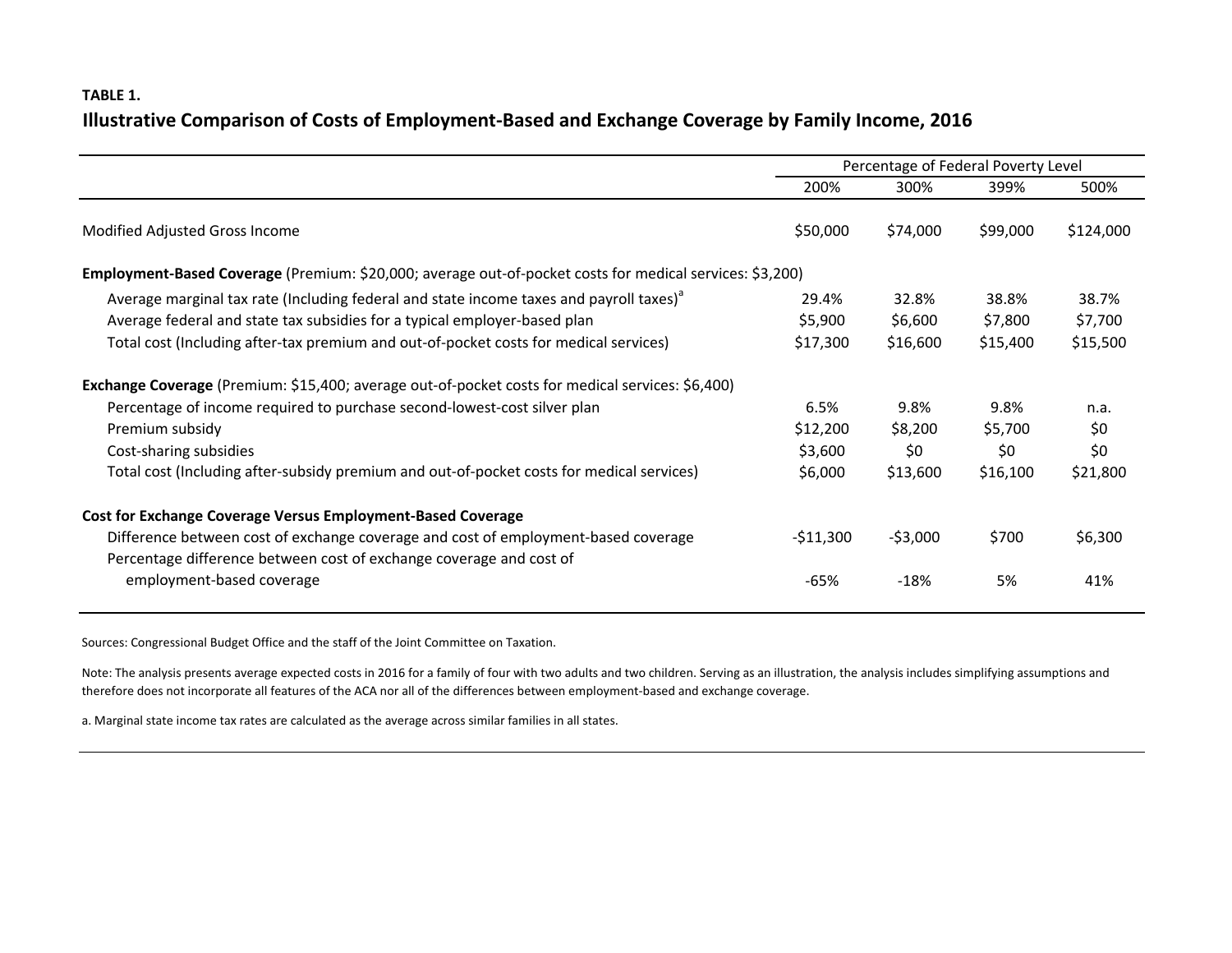## **TABLE 2. March 2012 Estimate of the Effects of the Affordable Care Act on Health Insurance Coverage**

|                       | <b>EFFECTS ON INSURANCE COVERAGE<sup>a</sup></b>        | 2012         | 2013        | 2014             | 2015           | 2016             | 2017             | 2018             | 2019    | 2020    | 2021             | 2022             |
|-----------------------|---------------------------------------------------------|--------------|-------------|------------------|----------------|------------------|------------------|------------------|---------|---------|------------------|------------------|
|                       | (Millions of nonelderly people, by calendar year)       |              |             |                  |                |                  |                  |                  |         |         |                  |                  |
| Prior-Law             | <b>Medicaid and CHIP</b>                                | 34           | 34          | 35               | 34             | 32               | 32               | 31               | 32      | 32      | 32               | 32               |
| Coverage <sup>b</sup> | Employer                                                | 154          | 156         | 157              | 157            | 159              | 160              | 160              | 161     | 161     | 160              | 161              |
|                       | Nongroup and Other <sup>c</sup>                         | 25           | 25          | 25               | 27             | 28               | 28               | 31               | 30      | 30      | 31               | 31               |
|                       | Uninsured <sup>d</sup>                                  | 55           | 56          | $\underline{56}$ | 56             | $\underline{56}$ | 57               | $\underline{58}$ | 57      | 59      | $\underline{60}$ | $\underline{60}$ |
|                       | <b>TOTAL</b>                                            | 269          | 271         | 272              | 274            | 275              | 277              | 280              | 280     | 282     | 283              | 284              |
| Change                | Medicaid and CHIP                                       |              | 1           | 13               | 15             | 17               | 16               | 16               | 16      | 17      | 17               | 17               |
|                       | Employer <sup>e</sup>                                   | 1            | $\mathbf 1$ | $-2$             | $-2$           | $-4$             | $-5$             | $-5$             | $-5$    | $-4$    | $-3$             | $-3$             |
|                       | Nongroup and Other <sup>c</sup>                         | $\mathbf{1}$ | $\ast$      | $-1$             | $-1$           | $-2$             | $-2$             | $-3$             | $-3$    | $-3$    | $-3$             | $-3$             |
|                       | Exchanges                                               | 0            | 0           | 8                | 12             | 20               | 22               | 23               | 23      | 22      | 23               | 22               |
|                       | Uninsured <sup>d</sup>                                  | $-2$         | $-2$        | $-18$            | $-24$          | $-30$            | $-31$            | $-31$            | $-31$   | $-32$   | $-33$            | $-33$            |
|                       | Uninsured Population Under the ACA                      |              |             |                  |                |                  |                  |                  |         |         |                  |                  |
|                       | Number of Uninsured Nonelderly People <sup>d</sup>      | 53           | 53          | 38               | 32             | 26               | 26               | 26               | 26      | 26      | 27               | 27               |
|                       | Insured Share of the Nonelderly Population <sup>a</sup> |              |             |                  |                |                  |                  |                  |         |         |                  |                  |
|                       | <b>Including All Residents</b>                          | 80%          | 80%         | 86%              | 88%            | 91%              | 91%              | 91%              | 91%     | 91%     | 90%              | 90%              |
|                       | <b>Excluding Unauthorized Immigrants</b>                | 82%          | 82%         | 88%              | 91%            | 93%              | 93%              | 93%              | 93%     | 93%     | 93%              | 93%              |
|                       | Memo: Exchange Enrollees and Subsidies                  |              |             |                  |                |                  |                  |                  |         |         |                  |                  |
|                       | Number with Unaffordable Offer from Employer $^I$       |              |             | $\ast$           |                | 1                | $\boldsymbol{1}$ | $\mathbf{1}$     | 1       | 1       | 1                |                  |
|                       | Number of Unsubsidized Exchange Enrollees               |              |             | 1                | $\overline{2}$ | 4                | $\boldsymbol{4}$ | $\boldsymbol{4}$ | 5       | 5       | 5                | 5                |
|                       | Average Exchange Subsidy per Subsidized Enrollee        |              |             | \$4,780          | \$5,040        | \$5,210          | \$5,300          | \$5,780          | \$6,170 | \$6,490 | \$6,940          | \$7,270          |

Sources: Congressional Budget Office and the staff of the Joint Committee on Taxation.

Notes: The Affordable Care Act (ACA) is comprised of the Patient Protection and Affordable Care Act (P.L. 111-148) and the health care provisions of the Health Care and Education Reconciliation Act of 2010 (P.L. 111-152).

CHIP = Children's Health Insurance Program; \* = between 0.5 million and -0.5 million.

a. Figures for the nonelderly population include only residents of the 50 states and the District of Columbia.

b. Figures reflect average annual enrollment; individuals reporting multiple sources of coverage are assigned a primary source. To illustrate the effects of the ACA, which is now current law, changes in coverage are shown coverage projections in the absence of that legislation, or "prior law."

c. Other includes Medicare; the effects of the ACA are almost entirely on nongroup coverage.

d. The count of uninsured people includes unauthorized immigrants as well as people who are eligible for, but not enrolled in, Medicaid.

e. The change in employment-based coverage is the net result of changes in offers of health insurance from employers and enrollment by workers and their families. For example, in 2019, an estimated 11 million people who wo had an offer of employment-based coverage under prior law will lose their offer under current law, and another 3 million people will have an offer of employment-based coverage but will enroll in health insurance from anoth instead. These flows out of employment-based coverage will be partially offset by an estimated 9 million people who will newly enroll in employment-based coverage under the ACA.

f. Workers who would have to pay more than a specified share of their income (9.5 percent in 2014) for employment-based coverage could receive subsidies via an exchange.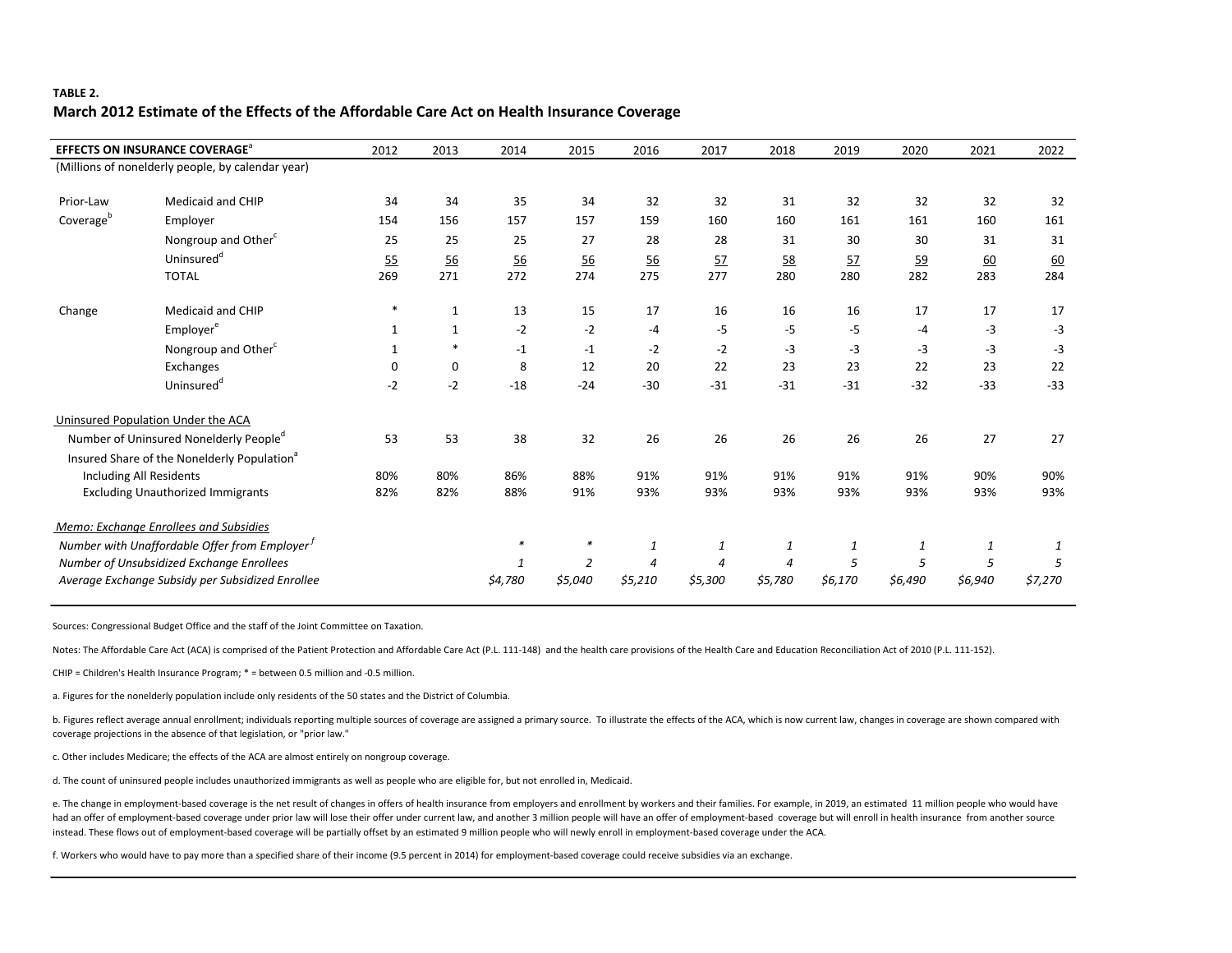#### **TABLE 3.**

### **March 2012 Estimate of the Budgetary Effects of the Insurance Coverage Provisions Contained in the Affordable Care Act**

|                                                         |          |                 |                |                  |                |                         |                |                |                |                |                | 11-Year Total, |
|---------------------------------------------------------|----------|-----------------|----------------|------------------|----------------|-------------------------|----------------|----------------|----------------|----------------|----------------|----------------|
| <b>EFFECTS ON THE FEDERAL DEFICIT<sup>a,b</sup></b>     | 2012     | 2013            | 2014           | 2015             | 2016           | 2017                    | 2018           | 2019           | 2020           | 2021           | 2022           | 2012-2022      |
| (Billions of dollars, by fiscal year)                   |          |                 |                |                  |                |                         |                |                |                |                |                |                |
| Medicaid and CHIP Outlays <sup>c</sup>                  | $-1$     | $\mathbf{1}$    | 48             | 81               | 98             | 103                     | 107            | 113            | 118            | 127            | 136            | 931            |
| Exchange Subsidies and Related Spending <sup>d,e</sup>  | 2        | 4               | 16             | 46               | 74             | 92                      | 102            | 109            | 114            | 121            | 127            | 808            |
| Small Employer Tax Credits <sup>t</sup>                 |          | $\overline{2}$  | $\overline{3}$ | $\overline{4}$   | $\overline{2}$ | $\overline{\mathbf{1}}$ | $\overline{2}$ | $\overline{2}$ | $\overline{2}$ | $\overline{2}$ | $\overline{2}$ | 23             |
| <b>Gross Cost of Coverage Provisions</b>                | 3        | 6               | 66             | 130              | 175            | 197                     | 210            | 224            | 234            | 250            | 265            | 1,762          |
| Penalty Payments by Uninsured Individuals               | 0        | 0               | 0              | $-3$             | -6             | $-7$                    | $-7$           | $-7$           | -8             | -8             | -9             | -54            |
| Penalty Payments by Employers'                          | 0        | $\mathbf 0$     | $-4$           | -9               | $-10$          | $-12$                   | $-13$          | $-15$          | $-16$          | $-16$          | $-17$          | $-113$         |
| Excise Tax on High-Premium Insurance Plans <sup>t</sup> | 0        | $\mathbf 0$     | $\mathbf 0$    | $\Omega$         | $\Omega$       | $\mathbf{0}$            | $-11$          | $-18$          | $-22$          | $-27$          | $-32$          | $-111$         |
| Other Effects on Tax Revenues and Outlays <sup>8</sup>  | <u>0</u> | $\overline{-1}$ | $\frac{-4}{1}$ | $-\underline{8}$ | $-16$          | $-24$                   | $-30$          | $-35$          | $-38$          | $-37$          | $-38$          | $-231$         |
| <b>NET COST OF COVERAGE PROVISIONS</b>                  | 3        | 5               | 58             | 110              | 143            | 154                     | 150            | 149            | 151            | 161            | 169            | 1,252          |

Sources: Congressional Budget Office and the staff of the Joint Committee on Taxation.

Notes: The Affordable Care Act is comprised of the Patient Protection and Affordable Care Act (P.L. 111-148) and the health care provisions of the Health Care and Education Reconciliation Act of 2010 (P.L. 111-152).

Numbers may not add up to totals because of rounding.

CHIP = Children's Health Insurance Program

a. Does not include federal administrative costs that are subject to appropriation.

b. Positive numbers indicate increases in the deficit, and negative numbers indicate reductions in the deficit.

c. Under current law, states have the flexibility to make programmatic and other budgetary changes to Medicaid and CHIP. CBO estimates that state spending on Medicaid and CHIP in the 2012-2022 period would increase by abou \$73 billion as a result of the coverage provisions.

d. Includes spending for high-risk pools, premium review activities, loans to co-op plans, grants to states for the establishment of exchanges, and the net budgetary effects of proposed collections and payments for risk ad transitional reinsurance.

e. Figures may not equal the amounts shown in the table entitled "Health Insurance Exchanges: CBO's March 2012 Baseline" (posted on CBO's Web site) because different related items are included in the two tables.

f. The effects on the deficit of this provision include the associated effects on tax revenues of changes in taxable compensation.

g. The effects are almost entirely on tax revenues. CBO estimates that outlays for Social Security benefits would increase by about \$7 billion over the 2012-2022 period, and that the coverage provisions would have negligib outlays for other federal programs.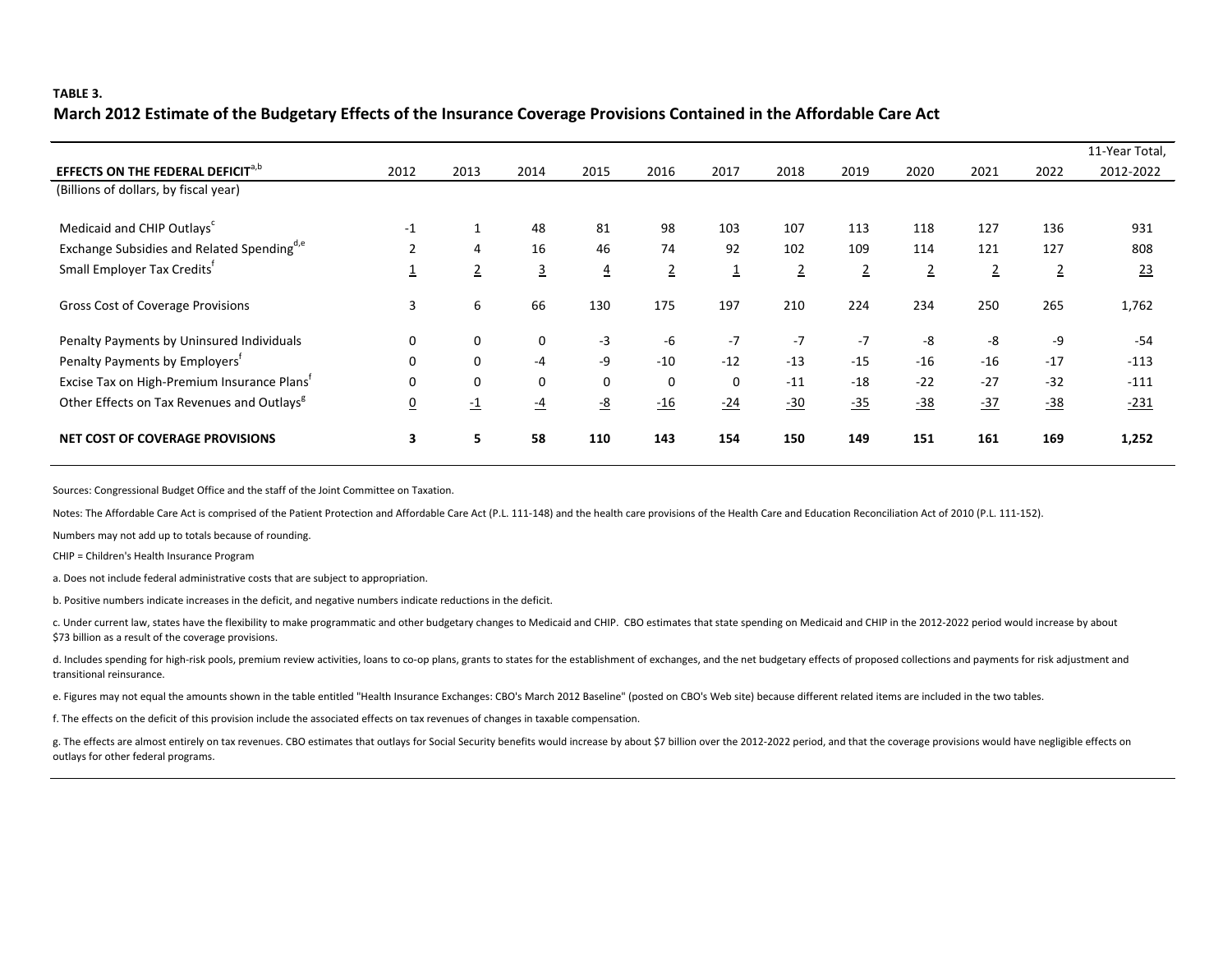#### **TABLE 4.**

**Changes in the Effects of the Affordable Care Act on the Number of People Obtaining Employment-Based Health Insurance with Varying Assumptions About Employers' Responses** 

| <b>Baseline</b> | Scenario 1 | Scenario 2     | Scenario 3     | Scenario 4 | Scenario 1     | Scenario 2     | Scenario 3      | Scenario 4    |
|-----------------|------------|----------------|----------------|------------|----------------|----------------|-----------------|---------------|
|                 |            |                |                |            |                |                |                 |               |
|                 |            |                |                |            |                |                |                 |               |
|                 |            |                |                |            |                |                |                 |               |
| 16              | 18         | 15             | 18             | 17         | $\overline{2}$ | $-1$           | 2               | 1             |
| $-5$            | $-12$      | $\overline{3}$ | $-20$          | $-10$      | $-7$           | 8              | $-14$           | $-5$          |
| $-3$            | $-2$       | $-4$           | $-1$           | -3         | $\ast$         | $-1$           |                 |               |
| 23              | 27         | 18             | 31             | 26         |                | $-4$           | 9               | 3             |
| $-31$           | $-30$      | $-33$          | $-29$          | $-30$      |                | $-2$           | $\overline{2}$  |               |
|                 |            |                |                |            |                |                |                 |               |
| 931             | 984        | 887            | 996            | 958        | 53             | $-43$          | 65              | 27            |
| 808             | 973        | 628            | 1,118          | 954        | 165            | $-179$         | 310             | 146           |
| 23              | 21         | 25             | $\frac{20}{2}$ | 22         | $-2$           | $\overline{2}$ | $\overline{-3}$ | $\mathbf{-1}$ |
| 1,762           | 1,978      | 1,541          | 2,134          | 1,934      | 216            | $-221$         | 372             | 172           |
| $-54$           | $-59$      | $-49$          | $-63$          | $-56$      | $-5$           | 5              | -9              | $-1$          |
| $-113$          | $-130$     | $-88$          | $-158$         | $-131$     | $-17$          | 25             | $-45$           | $-18$         |
| $-111$          | $-108$     | $-121$         | $-93$          | $-110$     | 3              | $-10$          | 19              |               |
| $-231$          | $-384$     | $-112$         | $-582$         | $-349$     | $-153$         | 119            | $-351$          | $-118$        |
| 1,252           | 1,297      | 1,170          | 1,239          | 1,289      | 45             | $-82$          | $-13$           | 36            |
|                 |            |                |                |            |                |                |                 |               |

Sources: Congressional Budget Office and staff of the Joint Committee on Taxation.

Notes: The Affordable Care Act is comprised of the Patient Protection and Affordable Care Act (P.L. 111-148) and the health care provisions of the Health Care and Education Reconciliation Act of 2010 (P.L. 111-152).

The assumptions for the scenarios are as follows:

Scenario 1: Elasticities doubled for all firms, doubled again for medium-sized and large firms by proportion of workers with income below 250 percent of the poverty level; additional demand from individual mandate reduced by 90 percent relative to baseline assumptions.

Scenario 2: Elasticities halved for all firms, halved again for medium-sized and large firms by proportion of workers with income below 250 percent of the poverty level; additional demand from individual mandate increased by 90 percent relative to baseline assumptions.

Scenario 3: Elasticities for large and medium-sized firms increased to be twice as sensitive as that for small firms in the baseline, elasticities for small firms multiplied by four; and additional demand from individual m reduced by 90 percent relative to baseline assumptions.

Scenario 4: Effects on workers with income equal to 250 percent or more of the federal poverty level are the same as in the baseline, and 20 percent of workers with income below 250 percent of the poverty level lose employment-based coverage.

Numbers may not add up to totals because of rounding.

CHIP = Children's Health Insurance Program; \* = less than 0.5 million.